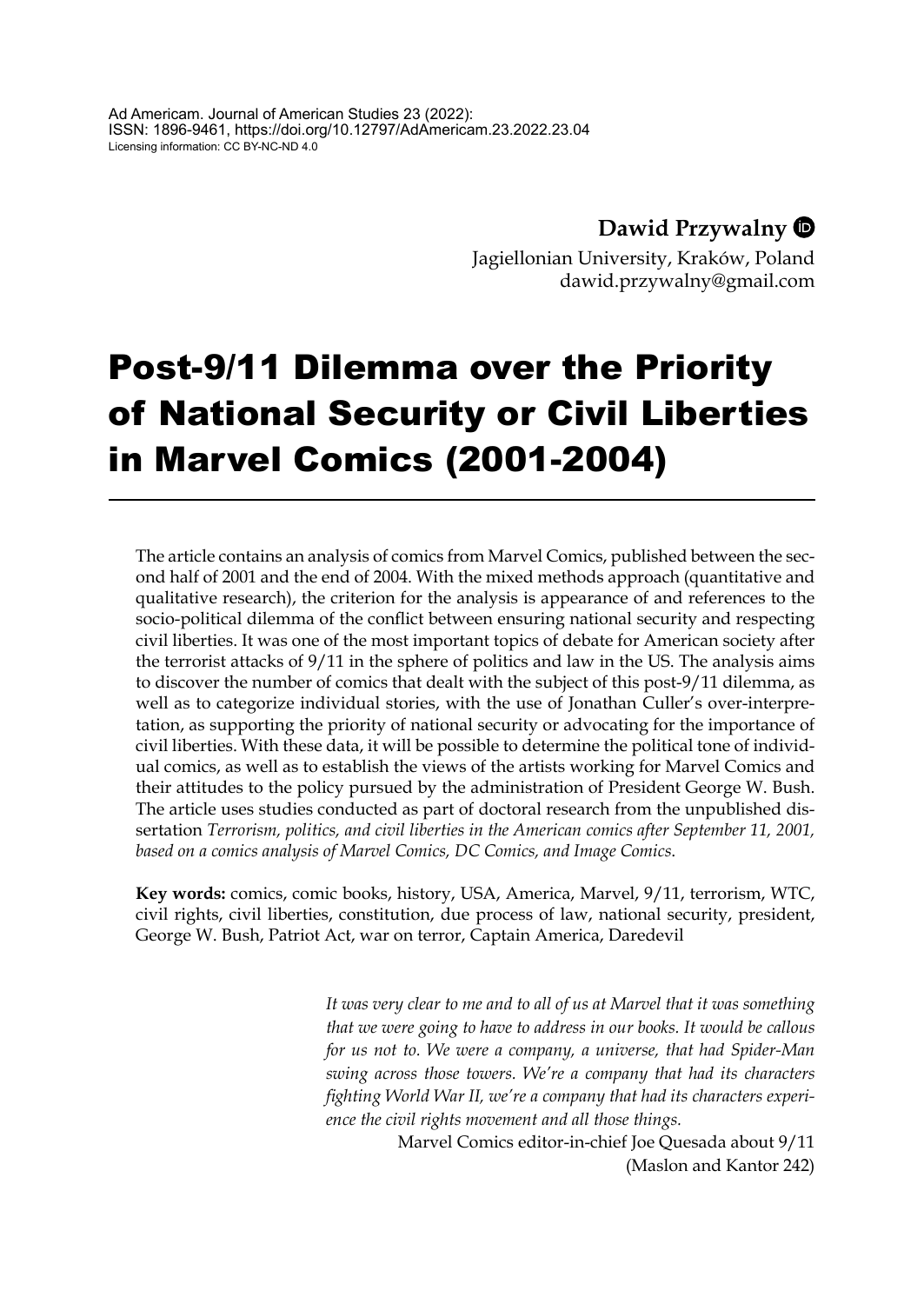## **Introduction**

As part of the doctoral research, a quantitative analysis of over 3,700 comic books that appeared between September 2001 and December 2004 was conducted.<sup>1</sup> The study results indicated that American comics to a large extent (**42.6%**) dealt with a wide range of issues related to terrorism, anti-terrorism policy, or their effects in the sphere of civil liberties. Of the three largest publishers, it was the titles from Marvel Comics that referred to terrorism-related themes in the greatest degree (**51,9%**).<sup>2</sup>

The purpose of the article is to present the results of the quantitative research, and conduct a qualitative analysis in terms of the occurrence of threads and topics that can be interpreted as illustrating the dilemma between the priority of civil liberties or national security. The combination of quantitative and qualitative analysis in one research process is a determinant of the explanatory design method that belongs to the mixed methods.

The structure of the analysis combining both types of research will allow to exploit their strengths and balance the weaknesses. It will provide a fuller immersion in the research problem and subsequently a more effective explanation of it. The mixed approach will allow for a comprehensive view of the issue discussed: the presentation of statistical data, as well as including a broader analytical description of the common themes, motifs, and attitudes.

The whole approach relies on the content analysis coding process. During it, the plots of each comic book undergo a process of interpretation in order for their meaning and context to be assigned to one side of the dilemma: civil liberties or security. For this purpose, the approach of Johathan Culler's over-interpretation of the texts will be used. The method consists in asking questions and finding answers to them that are not provided by the text explicitly in order to reveal what is hidden, to discover its sub-meanings (Eco et. al. 109-124). Such an interpretation of comic books will allow to disclose their ideological message, which, in turn, will allow to place them in the socio-political debate on the issue of terrorism and its consequences. It is also worth mentioning the mythic criticism of comic books, utilized here, which consists precisely in the interpretation of symbols, figures, and motifs in relation to the concerns of a given culture (Duncan et al. 283-285).

The article has been divided into clearly differing parts. The first one presents the purpose and the methodology. The second is an introduction to the subject of the post 9/11 dilemma over civil liberties or national security, as well as explaining the need to study pop culture texts due to their hidden socio-political meanings. The third contains a presentation and examination of the results of

<sup>1</sup> The unpublished Ph.D. dissertation is called *Terroryzm, polityka i swobody obywatelskie w amerykańskim komiksie po 11 września 2001 roku na podstawie analizy komiksów wydawnictw Marvel Comics, DC Comics oraz Image Comics* (Terrorism, politics, and civil liberties in the American comics after September 11, 2001, based on a comics analysis of Marvel Comics, DC Comics, and Image Comics). The public defense of the thesis and the conferment of the academic degree took place on January 26, 2021.

<sup>2</sup> The entire research sample in the selected analysis period was **1,612** comics from Marvel Comics. Out of this number, in **836** issues (**51.9%**) threads or motifs related to the subject of terrorism were found.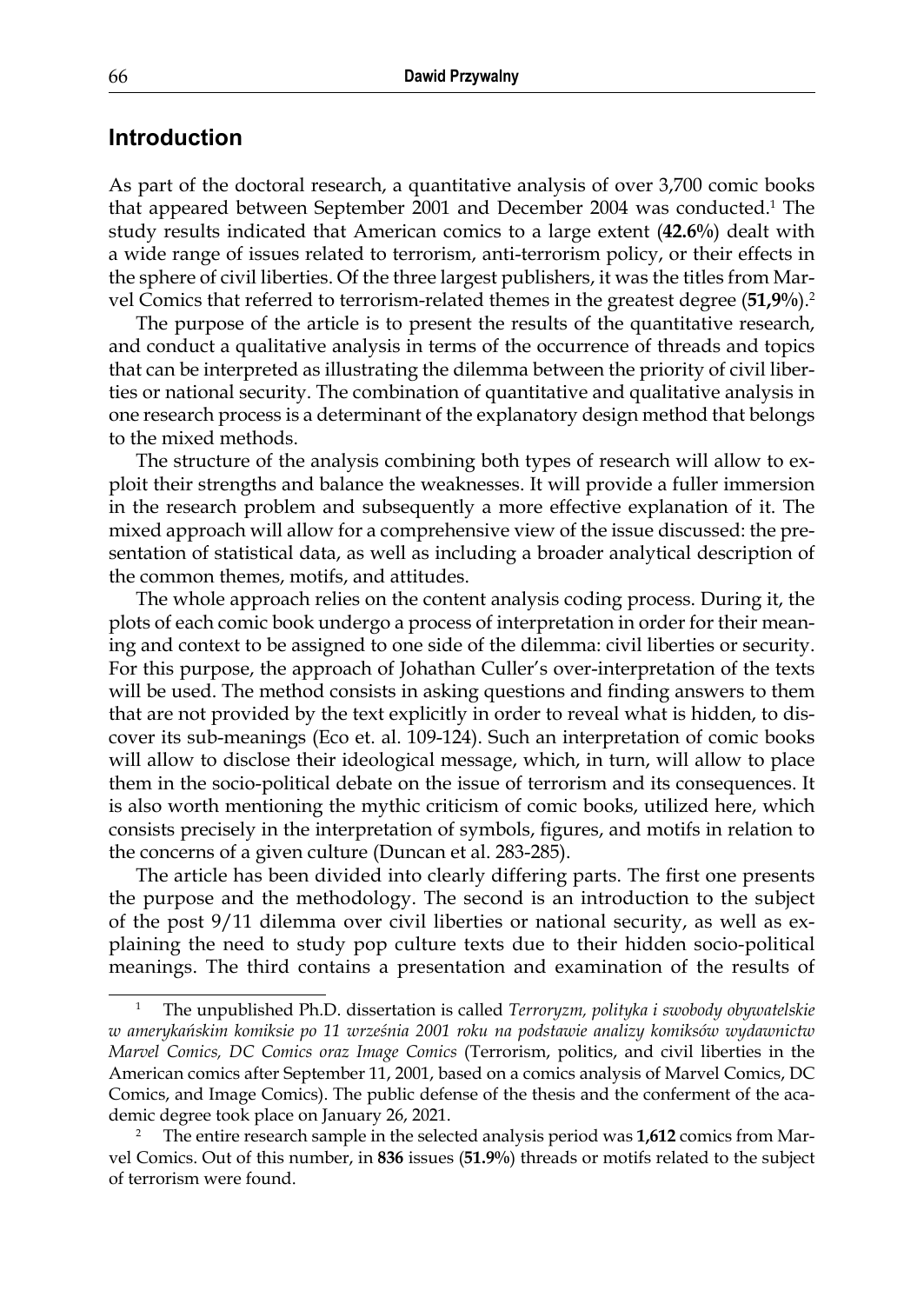qualitative analysis, along with the description of the comic books' plots and their interpretation in the context discussed. This section is further subdivided into four individual paragraphs that group comics by publishing years from the second half of 2001 to 2004. The fourth and last one gathers the outcomes of the quantitative study along with the data presented in charts. The end of the article brings also a summary of the most important conclusions from the research, together with the table National Security or Civil Liberties in Marvel Comics, a list of references, and analyzed comics.

## **Post 9/11 Dilemma**

The date September 11, 2001 is one of the most important and most frequently mentioned in the modern history of the world. As emphasized by Krzysztof Liedel and Paulina Piasecka, despite numerous related cases in the past, it was the attacks of 9/11 that awoke the general awareness of the threat of terrorism (Liedel and Piasecka 4). President George W. Bush and his administration had to reorient their foreign policy priorities and redefine the role of the United States of America in international relations. 9/11 was, therefore, a cut-off date and a turning point in US history, leaving a mark on every aspect of the functioning of the state and on the nation itself.

With the increase in the terrorist threat and the social shock caused by the attacks of September 11, 2001, the US administration had to change its political assumptions and take steps to increase the security of the country and its citizens. To this end, in October 2001, the *Patriot Act* was introduced, giving authorities several additional legal powers to combat terrorism. Also in 2002, a new government structure, the Department of Homeland Security (DHS), was established. However, over time, along with subsequent media reports on new methods of surveillance of citizens, including eavesdropping on telephone calls or viewing electronic correspondence, as well as information on the practices of interrogating terrorism accused persons at the Guantanamo base, a debate arose in the United States on the scope of values which state should protect (Margulies 189-94).

The discussion that can be seen in most societies in the world today and which absorbed Americans at the beginning of the century centers on the challenges facing state power. On the one hand, the state is obliged to protect the security of citizens, and on the other, to guarantee respect for human rights. The dilemma faced by the American administration after the attacks on September 11, 2001 was the need to balance two fundamental values: freedom and security. The debate arose among the public and the media as to whether it is worth sacrificing some liberties to reduce the threats and the public sense of fear. In other words, the challenge was whether, and to what extent, violations of civil rights were justified to prevent potential threats to the security of individuals and the nation itself (Napolitano et al.).

The dilemma over the priority of civil liberties or national security has been present in the American legal sphere for over a century along with the trials of Schenck v. United States or Abrams v. United States (Laidler, 231, 299-300). However, after the terrorist attacks of 9/11, its scale, especially in the face of the new national security strategy, made the issue one of the most important social and political challenges, which was also noticed by creators, including comic creators.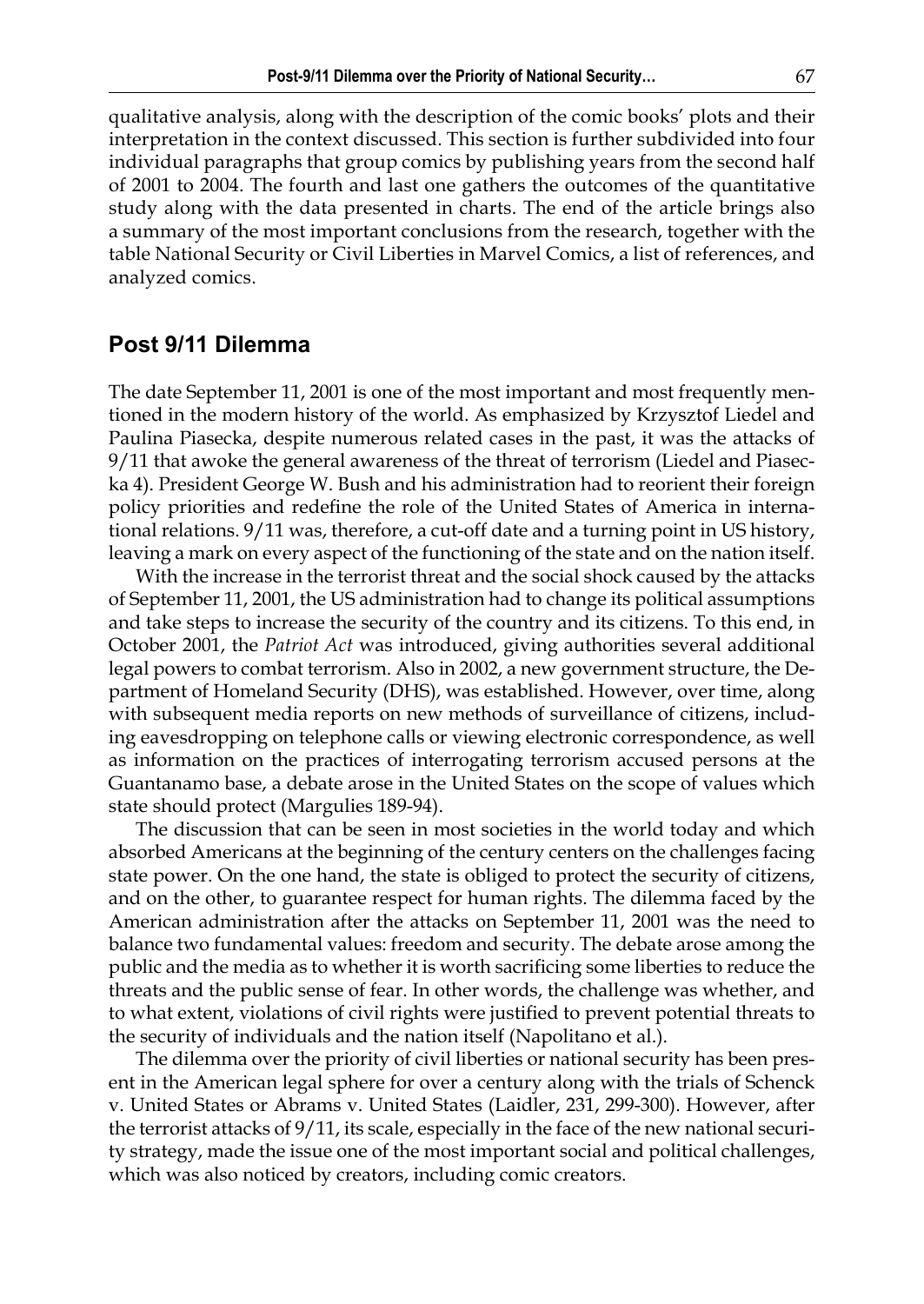Comic book artists more and more often began to include political themes related to the war on terrorism, the problem of abuse of power by government agencies, issues of surveillance of citizens to improve security, and other cases related to the violation of civil rights by the state. Comics, along with cinema and television, was an active medium commenting on contemporary socio-political reality. It is important to note that the first comics that dealt with the subject of 9/11 as well as the war on terror announced by President Bush's administration appeared just a few weeks after the attacks,<sup>3</sup> whereas the first major Hollywood productions on this subject were not launched before 2006.

Cord A. Scott argues that pop culture reflects the beliefs, hopes, aspirations, and fears that form a given society. The study of pop cultural sources, which have been ignored for years, may offer a unique insight into the minds of people at a given time, as they 'conceal a hidden gems of historical import' (Scott IX). Ryszard Kazimierz Przybylski expresses a similar opinion and emphasizes that popular culture'… gives a chance to participate in collectively experienced forms of mythical thinking. The myths of popular culture are diverse and extremely mobile. After all, they respond to the fluctuating market conditions and quickly transform into a social reality' (Przybylski 15).

Thus, the study of the popular culture texts is one of the ways of understanding and describing the processes taking place in society. As Anne Magnussen aptly points out, comics, as every other medium, is simultaneously formed by society, but also participates in its shaping, creating identities and ideas (Magnussen et al. 17). Agnieszka Cybal-Michalska and Paulina Wierzba underline the importance of researching pop culture because '. . . it is a very important element of contemporary reality, it is the basic source of knowledge, patterns of thinking, and behavior patterns for members of Western societies… It shapes value systems, gives social status, creates rituals, and even constitutes a driving force for introducing social changes…' (Cybal-Michalska and Wierzba 9). The need to research pop culture was most clearly and emphatically expressed in one of the theses by Jakub Z. Lichański, who concludes that it is an almost immanent phenomenon for the possibility of describing a given society (Lichański et al. 42).

Therefore, an analysis of comic books helps to capture, describe, and understand both the real and existing, as well as the imagined and ideal image of the society towards which a given community strives or expects it. Especially that legal, political, and social issues of the post 9/11 American society have become the subject of discourse in many comics' issues from the Marvel Comics.

## **Qualitative Analysis**

### **Comics Published in 2001**

Two comics story arcs published in the second half of 2001 can be considered harbingers of the post 9/11 social-political dilemma. This also indicates that these issues had been considered important before, but the political developments and

<sup>3</sup> *Amazing Spider-Man Vol. 2 #36.*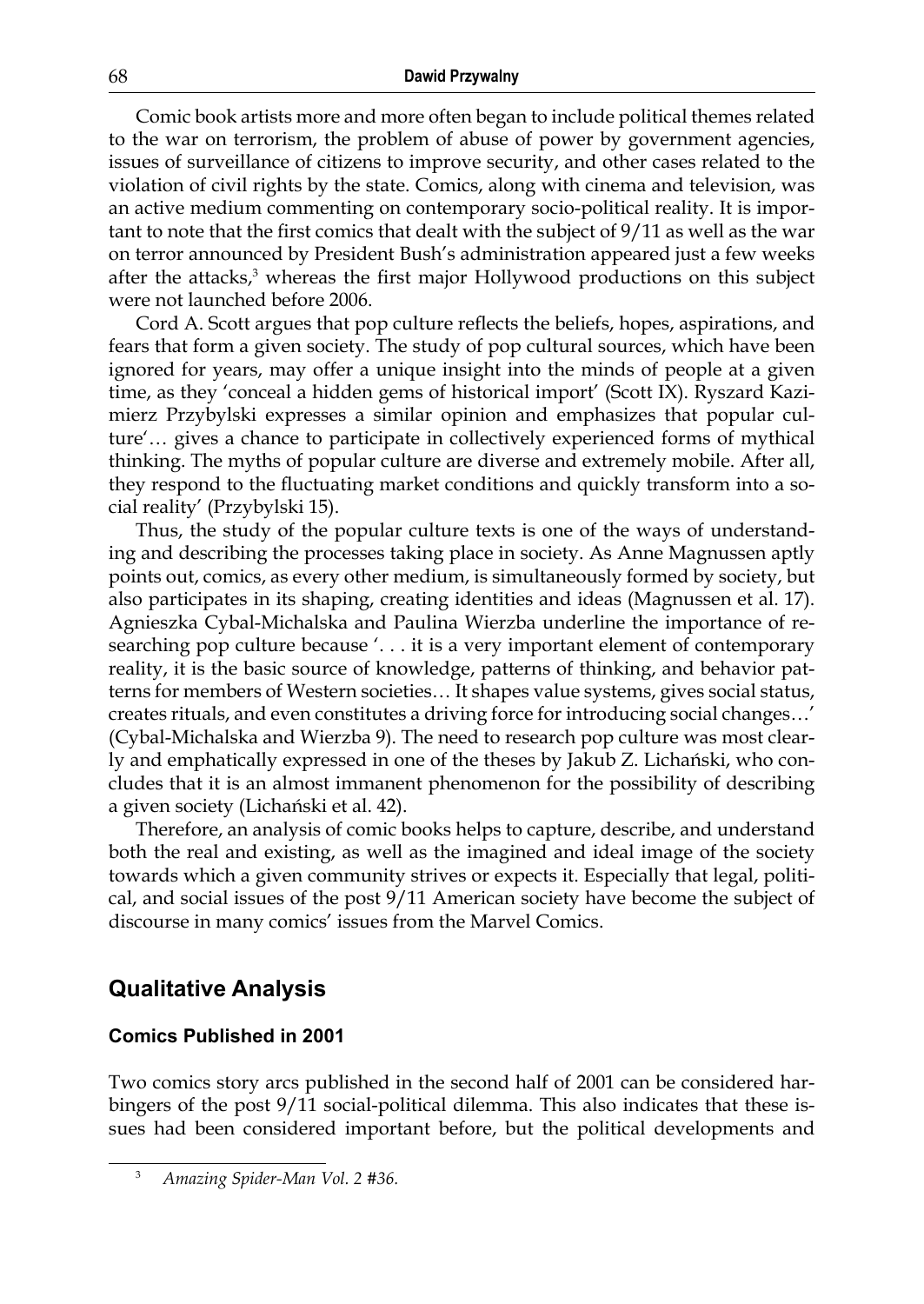international events made them appear even more frequently in comic books in the following years. It is worth noting that in the course of the interpretation process, each of these two stories was assigned to the opposite sides in the conflict of the values of national security and civil rights.

The story *Playing to the Camera* presented in *Daredevil Vol. 2 #20-25* does not refer directly to the issue of terrorism, however, it seems to deal with the discussed dilemma from a different perspective. The issues tell a story of a man who accuses the title superhero of causing damage on his property while fighting criminals and he sues him for compensation. The court trial fueled a social debate about the activities of the superhero. It took place both in the media and on the streets of New York. The main argument for the defense was that people in masks pursue criminals, administer justice, and make the city safer. Nevertheless, they perform duties that should be the responsibility of law enforcement. Now, if private property is damaged during a police action, the owner will be able to claim compensation from the city authorities. However, this possibility is very limited in the case of superheroes, who hide their identity and do not operate within federally authorized groups, such as the Avengers. Thus, they cannot be held responsible for their actions, which puts them above the law.

It should be underscored that the majority of the citizens of this fictional New York supports the actions of the Daredevil. They gather on the streets with banners and loudly defend their hero. There is even an act of aggression against the employee of the law firm that prepared a lawsuit against the Daredevil. People's behavior can be considered as an expression of their belief in the importance of safety issues.

It is worth pointing out that in the American judicial system, the right of ownership not only was an important issue for delegates to the Philadelphia Convention of 1787 but was directly included in the document as one of the fundamental individual rights. The 5<sup>th</sup> Amendment to the US Constitution, which is an integral part of the Bill of Rights, stipulates that the state cannot deprive citizens of their property rights without proper compensation.

So in that sense, the comics' story is dealing with a dilemma arising from the collision of the sense of safety provided by superheroes fighting crime, on the one hand, and the civil right for protecting property and the possibility of receiving compensation for its destruction by third parties, on the other hand. Showing the majority of the city's inhabitants supporting the superhero's actions at the expense of constitutional rights seems to suggest that a similar opinion was also shared by comic book creators at that time. It also indicates that in the period preceding the 9/11 attacks, security was seen by them as a priority over civil rights.

By contrast, the second analyzed story arc from 2001 not only directly referred to the issue of terrorism, but it can also be interpreted as an expression of support for the second wing of the socio-political dilemma in question. In the comic book story from the *Brotherhood Vol. 1 #1-3*, a radical group of mutants fighting for their rights carries out a series of bomb attacks in which innocent people are killed.

Due to the attacks, the issue of mutants has become the subject of a heated social debate. In one of the television programs, the commentator proposed a prohibition of marriages between citizens with gene X, which would limit the possibility of their reproduction. During the show, it is mentioned that such an idea would be a violation of basic constitutional rights and it is criticized by human rights organizations. The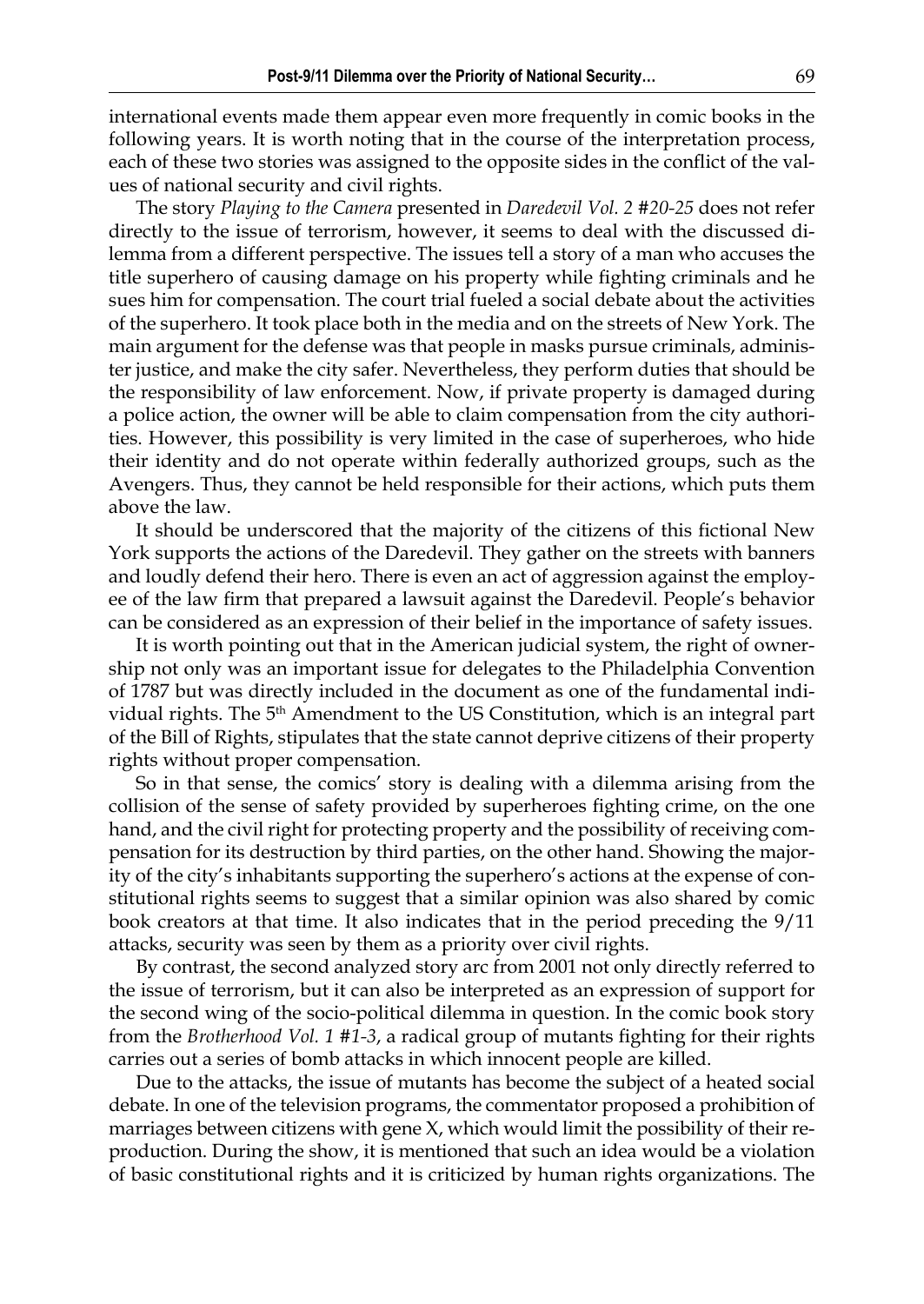father of one of the protagonists who is watching the television debate agrees with the radical expert and quickly equates the problem of mutants with terrorist threats.

The theme of the television debate reappeared once again, this time with the participation of a US senator. The politician denied that the government was planning to introduce a law prohibiting marriages between mutants. At the same time, he assured that the authorities were making efforts to estimate the scale of the phenomenon and the number of individuals with the  $X$  gene in society. Later on, it turned out that under the guise of HIV testing, an unnamed government agency conducted obligatory blood tests in public schools. Their actual goal, however, was the detection of students with gene X.

Through this story, the artists expressed concerns about the government's attempts to limit or even violate civil liberties. Actions such as prohibiting marriages and mandatory tests under a false pretense were aimed against mutant citizens. Due to the biological characteristics of the perpetrators of mentioned bomb attacks, these innocent people have been automatically associated with terrorism.

By emphasizing the theme of discrimination against a particular group, the authors of this story presented an issue that will electrify American society in the years to come. The idea of limiting the rights of citizens with gene X due to associating this biological feature with the threat of terrorism can be compared to the wave of discrimination against American Muslims and their situation after the 9/11 attacks (Bayoumi 121-167).

Equally significant is a very suggestive and brutal scene from the *Brotherhood Vol. 1 #5*, where a terrorist is being interrogated by a sadistic government agent. The key point to note is that the issue of torturing those accused of terrorism appeared in the comics before it became a topic of public debate. Journalists from the *Washington Post* were the first to raise this issue in October 2001, when they published reports on the use of controversial techniques by the FBI. Press releases led to a discussion in American society on the issue of restricting civil rights to counteract terrorist threats (Margulies, 189–194; Hajjar 14–19).



*Brotherhood Vol. 1 #5* (2001)4

<sup>4</sup> All images are screenshots of comic books available as part of the Marvel Unlimited online service (https://www.marvel.com/unlimited).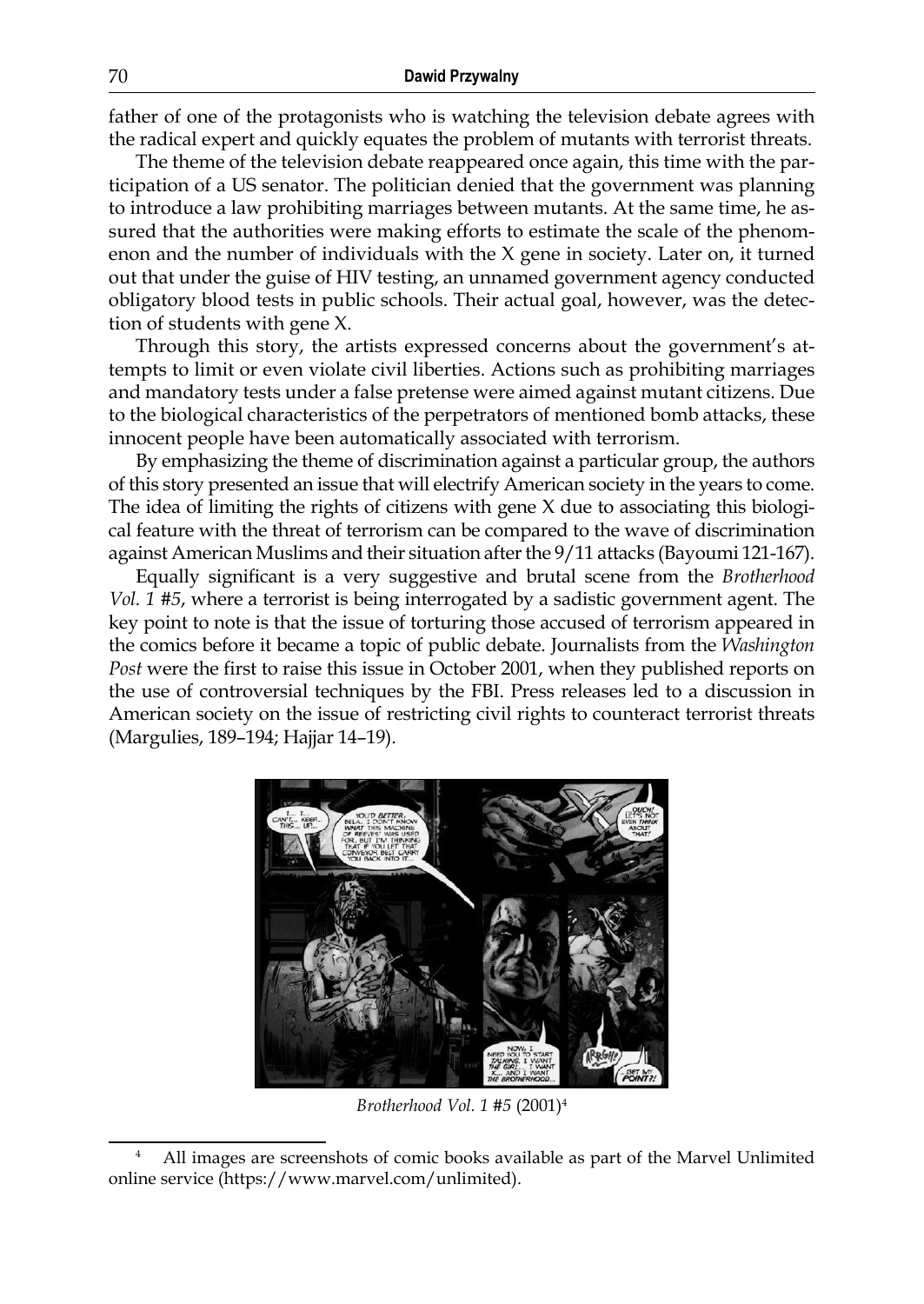#### **Comics published in 2002**

In 2002, 34 comics' issues were qualified, which presented the analyzed dilemma. Of these, 6 come from the *Daredevil Vol. 2 #32-37*, where the creators explored the issue of the hero's double identity and the legal aspects of vigilantism. In this story, FBI agents discovered that Matt Murdock is the Daredevil by interrogating a detained mafia member. They passed the information to their supervisor, but he was not interested in pursuing Daredevil or holding him accountable for vigilantism. He believed that the superhero has always helped in their investigation against the New York Mafia, especially when the limits of the law paralyzed further FBI actions. As a token of gratitude, he ordered his agents to ensure that his true identity never comes to light. However, one of the officers sold the information to the press, which caused the media to take an interest in Matt Murdock. Reporters and paparazzi followed him all the time, complicating his life even more and making his superhero activities nearly impossible.

The attitude of the FBI supervisor, who notices the positive effects of Daredevil's actions in increasing the level of security in the city, could be appreciated by readers, as it is natural that their sympathy will be directed towards the main character. By presenting superheroes as symbols of justice unfettered by the need to adhere to police procedures and respect the rights of criminals, the authors make the readers automatically take sides with limiting the rights and freedoms of criminals to ensure safety. Thus, the need for security is placed over civil liberties resulting from *due process of law*. This clause is considered one of the most important under American law as it appears twice in the  $5<sup>th</sup>$  and  $14<sup>th</sup>$  Amendments to the US Constitution. It means that the state may not violate the rights of citizens, including in particular the right to life, liberty, and property, unless this is done following a court procedure or by legally binding regulations (Laidler 76-78, 132-133, 218).

The same motif of assessing the role of a superhero in society was presented in the miniseries *Deadline Vol. 1 #1-4*. Its main character, a journalist, is initially a vehement opponent of vigilantism, believing it to be simply against the law. However, she begins to undergo an internal transformation after becoming acquainted with one of the superheroes. The journalist starts to notice that they protect society from unusual threats that cannot be dealt with by ordinary law enforcement.

The theme of superheroes' struggle to maintain security, albeit in a very controversial context, was also presented in two issues of a larger story arc called *Kang Dynasty* from *the Avengers Vol 3. #48* and *#55*. In the first of these issues, during the war with Kang, a supervillain, called the Master of World, seized the opportunity to kidnap all of the US governors. Due to the methods and motivations, this act can undoubtedly be considered a terrorist act. One of the Avengers units has been sent to rescue the politicians. During the fight, Master of World mocked the heroes for not being able to defeat him because they hesitate to use lethal means. To everyone's surprise, superheroine Carol Danvers decided that this unwritten rule of superheroes does not have to be obeyed during the war times. She dealt the blow to the villain and killed him on the spot. Such behavior of comic book heroes is an extremely rare case, as the overwhelming majority of them follow the moral principle of non-killing, which distinguishes them from the criminals and lunatics they fight against.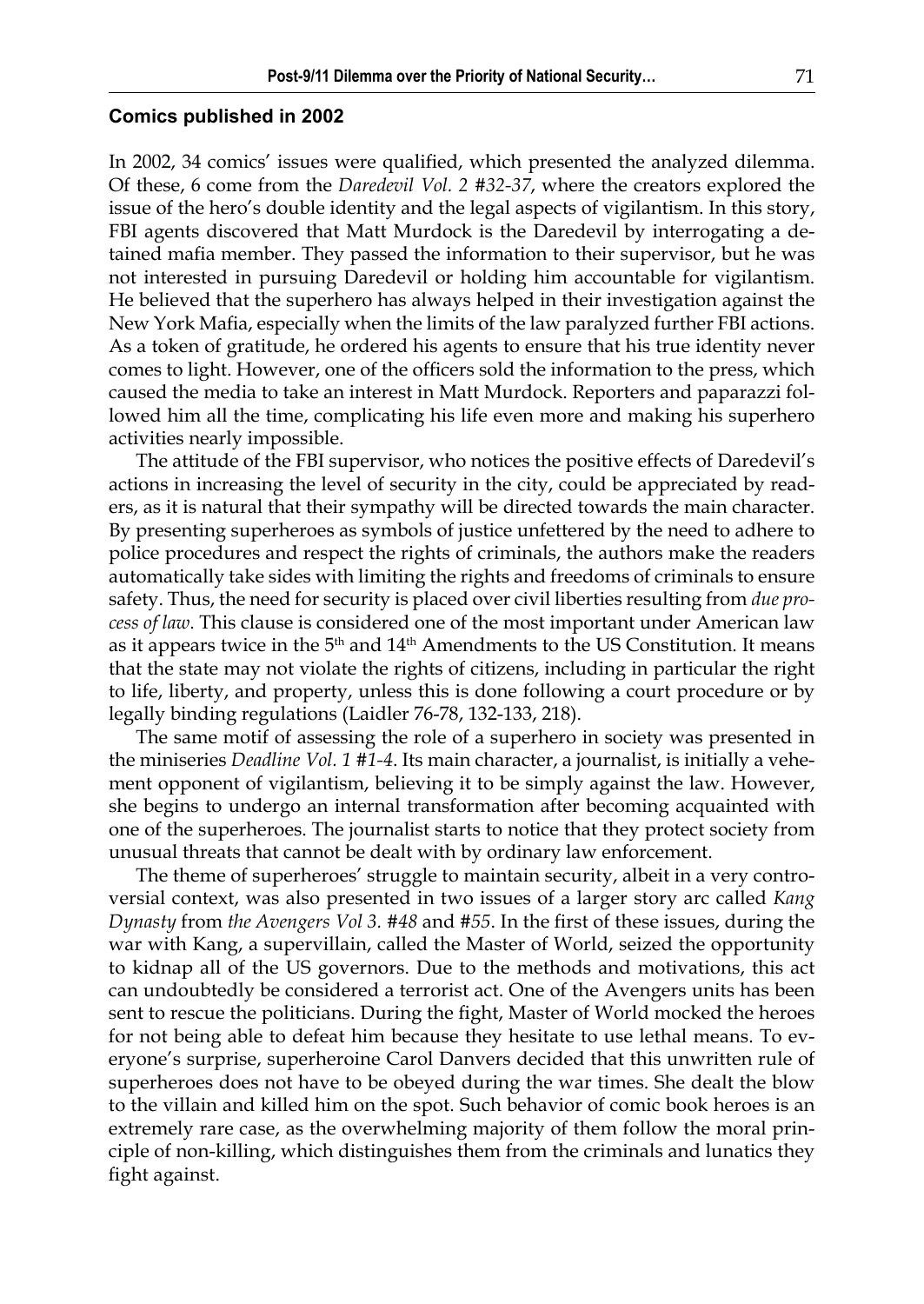In the next issue, Danvers felt guilty and, at her request, faced an internal peer court, where the other Avengers are asked to evaluate her actions. To her surprise, she was acquitted as her companions justified the act with exceptional circumstances and war conditions. Such a plot may lead to the interpretation that comic book creators place the need to stop terrorists and the threat posed by their activities over compliance with the law, while also justifying executing the perpetrators.

The additional interpretative context is gained by the fact that in later comics' issue—*Avengers Vol. 3 #70*—Danvers is nominated by President Bush as the Secretary of the Department of Homeland Security. Thus, the superhero, who killed a terrorist as she preferred to limit the threat than being obliged by moral principles and *due process of law,* became part of the presidential administration and the person responsible for running the DHS, one of the most important anti-terrorist agencies in the country.

In addition, also the issues of *Black Panther Vol. 3 #48-49* showed terrorists whose rights were restricted. In this story, political opponents of the title hero, who tried to seize his throne by force, were put in prison. A woman named Asira accidentally discovered their whereabouts and learned that they had been held for a long time without a trial. Although she was warned that they are dangerous terrorists, she let them out of their cells. Their leader M'Baku made a promise not to continue the fight, but eventually he decided to attack the ruler once again. The attempt was partially successful because the terrorist managed to assassinate Black Panther. However, it quickly transpired that it was only an imposter and a decoy. At the same time, M'Baku, sure that he killed the king, gathered an army with which he intended to invade the capital and seize power in the country. Asira, aware that it was all her fault, tried to prevent the battle, and as result, she got herself very seriously injured.

Taking into account the finale of the story, it should be interpreted that comic book creators condemn the behavior of Asira. Her pity for the detainees and her willingness to respect their rights to a fair trial put herself, the king, and the whole country in danger. Thus, the creators of the book seem to suggest that terrorists should not be trusted and that restricting their freedoms brings a significant security improvement.

Moreover, an interpretation leaning towards the need to provide protection against a potential threat irrespective of civil rights can be also drawn from the miniseries *Chamber Vol. 1 #1-4*. In this story, the fictional New York-based college, Empire State University, began a pilot program to admit mutant students, while most of the other institutions refused to enroll such citizens. After these young people unexpectedly die, the title character received a mission to check whether a hate crime had occurred. Ultimately, the event proved to be an unfortunate accident caused by the mutants themselves, who were unable to control their powers. Cyclops, the leader of the X-Men, criticized the university authorities for taking an ill-considered act of tolerance that has increased the threat to both mutants and regular students. In that case, he was an opponent of equal rights, as he believed that the issue of ensuring the safety of each side was a priority. Such a stance of Cyclops, known as an advocate of the fight for the rights of mutants, makes the comic's message unambiguously supportive of one pole of the dilemma.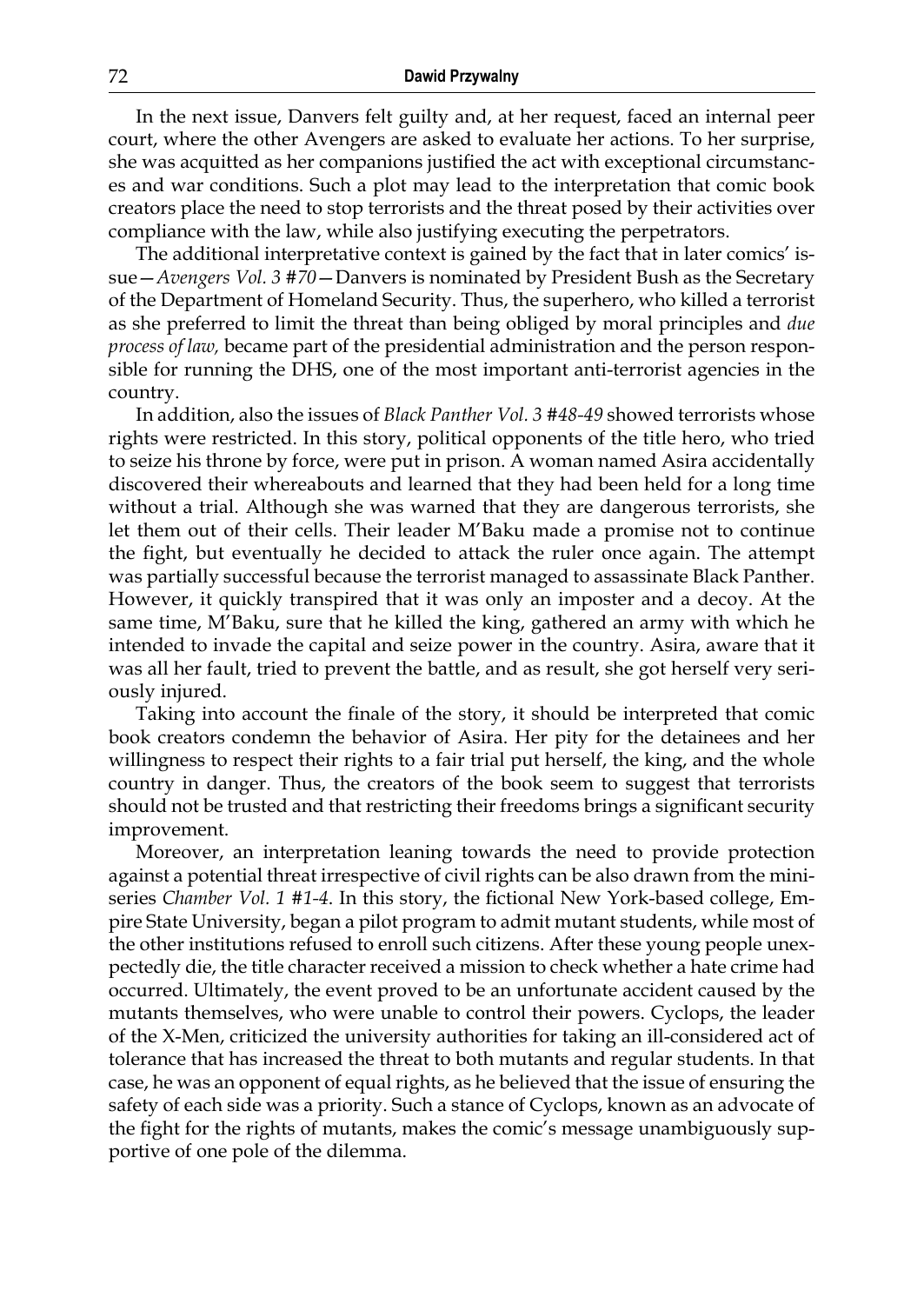In contrast, the problem of respecting the rights of mutants is presented in the opposite light in an issue of a mini-series *Mekanix Vol. 1 #3.* In this comic book, FBI agents wrongly accused the heroine, Kitty Pryde, of a terrorist attack at the university. Based on the provisions of the Homeland Act,<sup>5</sup> they searched her room in the dormitory.



*Mekanix Vol. 1 #3* (2002)

During the sweep, the FBI agents showed exceptional insolence and arrogance, as they cruelly made fun of the girl's dead father. Watching the government officials devastate her apartment, especially focusing on a thorough inspection of her underwear, Kitty sang in her mind *My Country, 'Tis of Thee.*

By using in this scene the patriotic song of Samuel F. Smith, which until 1931 served as the anthem of the United States of America, the authors intend to evoke in the reader intense negative emotions towards representatives of the federal

<sup>5</sup> It does not seem coincidental that the name of the Homeland Act in the comic is so close to the actual Homeland Security Act of 2002.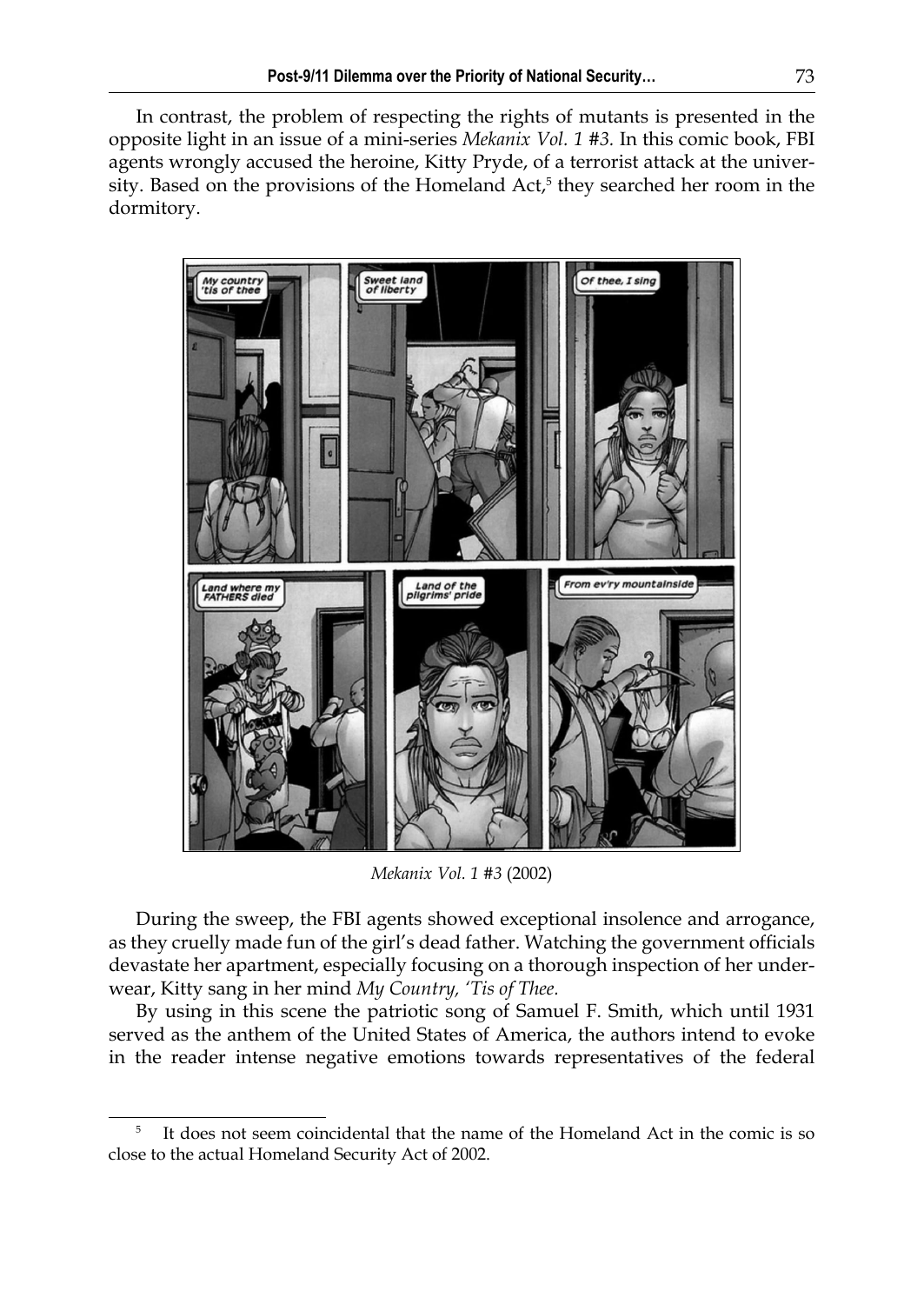authority who formally act within the confines of the law, but nonetheless violate the privacy of the citizen, which is guaranteed by the constitution.<sup>6</sup>

However, it should be emphasized, that the next issue of this miniseries, *Mekanix Vol. 1 #5*, which appeared the following year, showed a debate that took place at the university. It was devoted to a motion to limit the activities of the Purity Organization, which was accused of racism against mutants. Kitty became one of the people who were in favor of banning this group. She argued that their views can inspire violence and murder. At the same time, Kitty rejected and criticized the counter-arguments about the freedom of speech that every citizen is provided by the  $1<sup>st</sup>$  Amendment to the US Constitution. This part of the comic's story can be interpreted as the author's voice in favor of limiting civil liberties to ensure security.

These two stories' threads and their context makes the *Mekanix Vol. 1* an intriguing miniseries for analysis. It addresses the issue of racism that leads to discrimination and acts of terrorism, but it also presents the criticism of the abuse of powers by representatives of the government. Thus, it provides arguments for the two sides of the socio-political conflict of values and becomes evidence of the possibility of comic book stories to tell nuanced stories that take up topics of a grave matter.

Likewise, the activity of the security forces against the potential terrorist threat is also presented in a negative context in the *Howard the Duck Vol. 3 #2*. Based on an anonymous denunciation, the comics' main character was accused of working with Al Qaeda and Osama bin Laden. Without confirming these reports, the officers brutally entered the hero's trailer and destroyed it completely. After finding that the accusations were false and groundless, the government agents left the scene without any compensation or even offer of help for the victim, rendered homeless now. The tone of the book seems to point out to the problems of restricting civil rights in the face of accusations of terrorism. It should be stressed that the accusations were not grounded in evidence and the only reason to conduct the search limiting constitutional freedoms was a possibility of the terrorist threat. The same theme of abuse of power by security services also appeared in *The Hood Vol. 1 #3.*

Next, the issue of discrimination and restriction of liberties in the context of national security is shown in the story arc called *Hidden Ones* from the *Fantastic Four Vol. 3 #51–54*. The plot revolves around the reaction of people to the arrival of cosmic refugees. The community of Inhumans requested asylum on Earth, as they had been unjustly pursued by the galactic Shi'ar Empire. Representatives of national governments gathered at the United Nations refused to help, arguing that it would endanger their citizens. Subsequently, the controversy of providing asylum to Inhumans becomes the subject of public debate. People talked about it at work, at home in front of the TV; even school children got involved in this argument. The overwhelming majority of people were against aliens. Crowds were gathering in the streets with banners proclaiming 'Inhumans, go home,' 'Earth for Earthlings' or 'Die, alien scum.' There have even been acts of vandalism and aggression against the superheroes who gave shelter to the aliens. The leader of the Fantastic Four warned US administration officials that the behavior of the crowd would lead to pogroms.

<sup>6</sup> Although the right to privacy is not unequivocally enshrined in the Constitution, it can be deduced, inter alia, from 4th amendment, which prohibits unjustified searches of property belonging to a citizen.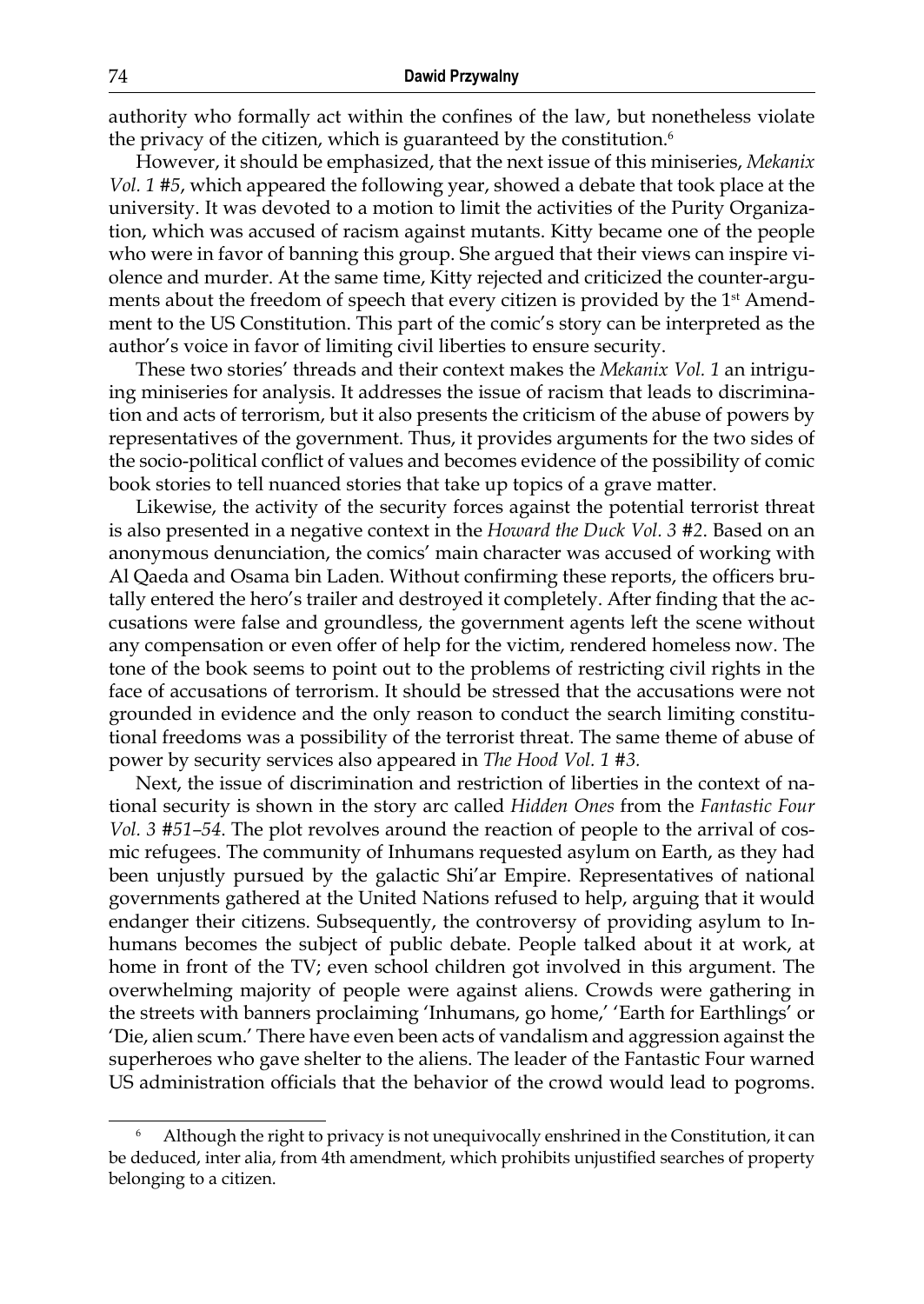In response, the superhero heard a threat suggesting that failure to cooperate with the government may be considered a threat to national security and that he may be imprisoned. Already one of the team members had been captured by army representatives for this reason.

In this story, the intolerant attitude of national governments and American society is condemned, and the creators point to the behavior of superheroes who are ready to help those in need. The extreme slogans used by the protesters, which evoke associations with the worst arguments used by racists and xenophobes, are particularly outrageous. Another key thing to remember is that the authors amplify their criticism by showing the abuse of national security-driven restraints, which are used to silence and illegally arrest inconvenient opponents.

The most extreme example of the abuse of power under the veil of national security, the one that can even be considered a crime against humanity, was presented in the stories referring the government's *Weapon X* program, in such comics as *New X-men Vol. 1 #129-130*; *Weapon X Vol. 2 #½–1*; *Weapon X: The Draft – Sauron*; *Weapon X: The Draft – Wild Child*; *Weapon X: The Draft – Kane*; *Weapon X: The Draft – Marrow*; and *Wolverine Vol. 2 #173–175.*

Project Weapon Plus was a series of military experiments to create a super-soldier that had been running since World War II. Steve Rogers aka Captain America was one of the willing participants of this program, but the American government went so far as to force Afro-American soldiers to be test subjects.<sup>7</sup> This motif seems to be a reference to the actual controversial actions of the American military during World War II (Smith 517-21).

In the comics, Project Weapon Plus has been reactivated as the Weapon X program, by the order of President Bush. It was aimed to reduce the threat posed by mutants and terrorist acts they committed against humans. In issue *Wolverine Vol. 2 #173*, there is even a phrase that the American government is at *war on mutants*, which brings to mind the 'war on terrorism' undertaken by the real-world President Bush's administration. The *Weapon X* project was led by the sadistic Malcolm Colcord, who committed numerous crimes against American citizens such as conducting illegal experiments on mutants and humans. The official goal of the program was to use people with the X gene to prevent terrorist threats. However, the preventive team consisted of murderers and former mutant terrorists like Sabretooth. This individual, although he worked for the US government, continued to indulge his murderous desires by harming innocents while his crimes got covered up by government agents.

Even though the team undertook the fight against terrorists, they also carried out terrorist acts at the request of their superiors. One of them was the attack on a South American official known for his disapproval of the policy of the US government. An even more shocking case was the attack on American citizens intended to increase the public fear of mutants and justify the need for the program to function. Despite such extreme cases of human rights violations and crimes against humanity under the guise of ensuring national security, the finale of the *Weapon X* story in the comic books released in 2003 was even more unceremonious and controversial in its depiction of the actions of the American state.

<sup>7</sup> It was revealed in the story about Afro-American soldier called Isaiah Bradley and was presented in *Truth: Red, White & Black Vol. 1 #1-7,* Marvel Comics, 2003.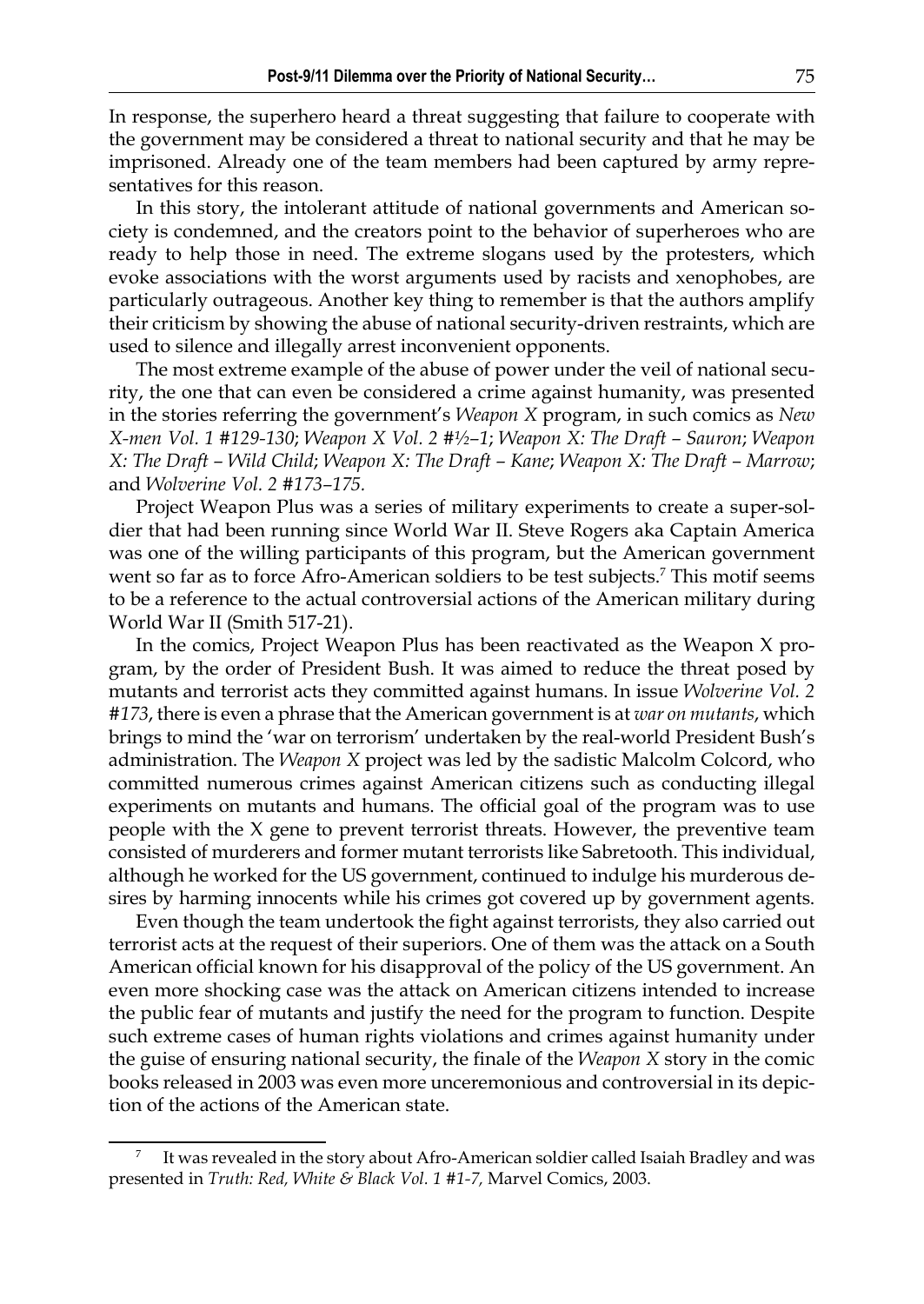## **Comics published in 2003**

In the course of the analysis, 17 comic books published in 2003 were discovered where the plots concerned the dilemma discussed. The overwhelming majority of them, as many as 15, can be viewed and interpreted as a strong criticism of comics artists against putting national security issues ahead of respect for citizens' rights. The finale of the story about the government program *Weapon X* took place in 10 issues of the series *Weapon X Vol. 2 #5-14*, as well as in *Soldier X Vol. 1 #12, X-Treme X-Men Vol. 1 #24*, and *#33*. In these books, agents involved in the military project illegally arrested mutant American citizens and placed them in internment camps. Scenes where an innocent family is kidnapped from their own home and placed in isolation can be a shock for the readers. Following the kidnapping, they are segregated and labelled with tattoos. Both men, women, and children were detained under the same cruel conditions. One of the groups was directed to the building they never reappeared from, so potentially killings or even ethnic cleansing are also suggested.



*Weapon X Vol. 2 #5* (2003)

These events evoke obvious associations with the Nazi crimes against humanity and the tragedy of the Holocaust.<sup>8</sup> With this in mind, it is worth highlighting that the comics were released at a time when the American public was constantly informed about further controversial reports related to the treatment of terrorist suspects held at the Guantanamo base (McCoy et al. 188-217). Such fictional plots where the US government was presented in an extremely negative context can doubtlessly be interpreted as the artists' opposition to human rights violations by

<sup>8</sup> The aforementioned story may also refer to the period of the history of the United States when, in the name of security, state authorities established internment camps for Japanese citizens, as well as for Japanese Americans, legalized by the Supreme Court ruling in the case of Korematsu v. United States 323 U.S. 214 (1944).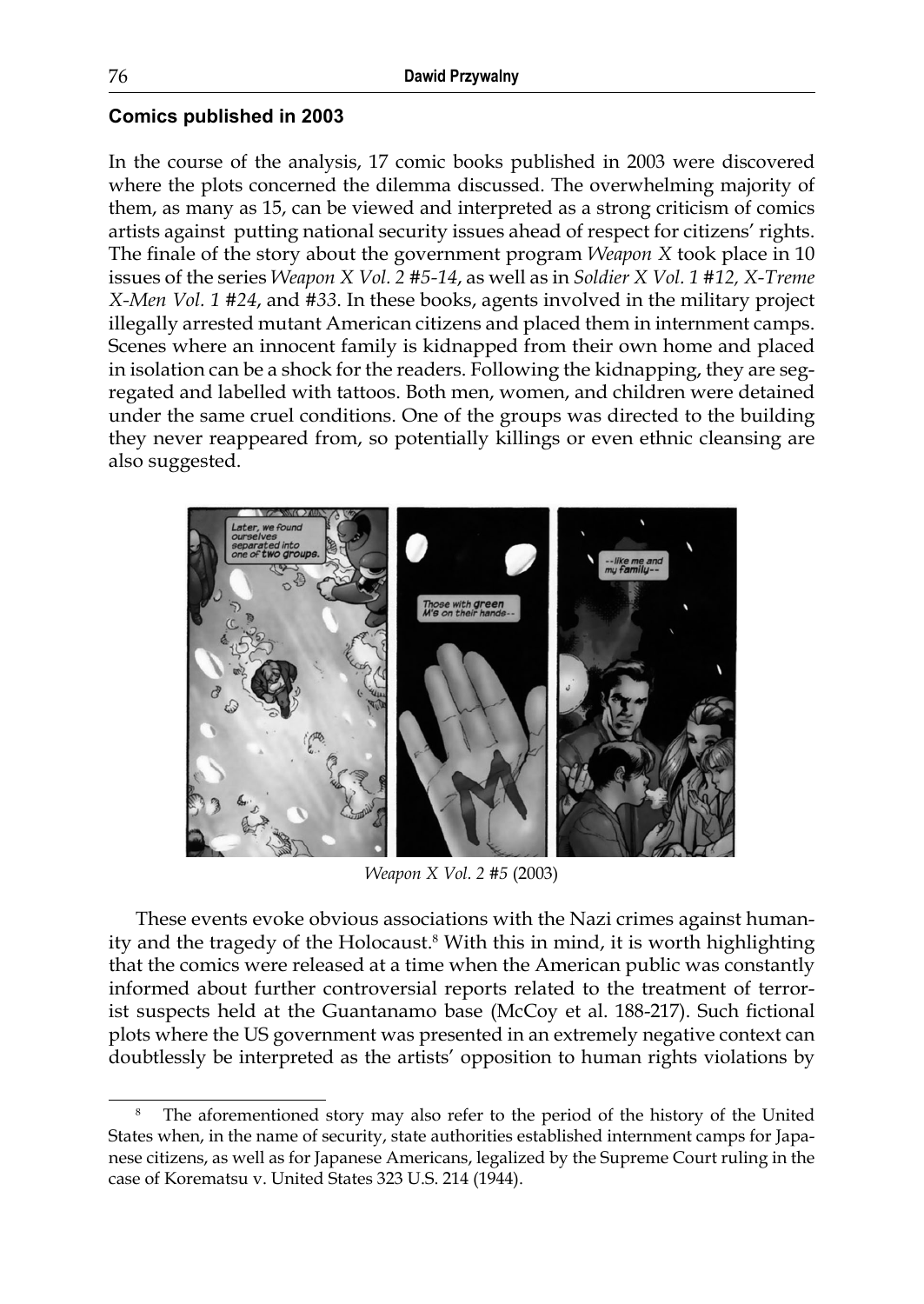President Bush's administration and a vote of no confidence in his concept of the 'war on terror.' This is how it was also interpreted by readers, as one of them stated in the online review 'Relaunching the Weapon X program as a mutant chop-shop and concentration camp, this book takes a hard look at what government policies without restraint can create' ('Reviews of Weapon X, Volume 1: The Draft').

Another example from this group of comics criticizing the US government actions comes from *Mystique Vol. 1 #2*, where the title terrorist heroine is captured by DHS agents who torture her and then attempt to execute her without a court sentence. The last one is an issue of *Captain America Vol. 4 #21,* which begins a longer story arc that continues in books released the following year and will be discussed collectively in the next section.

Two comics' issues from a group with the opposite interpretive spectrum are the already discussed *Mekanix Vol. 1 #5* and *Peter Parker: Spider-Man Vol. 2 #53*. The latter features a scene depicting a TV show with a debate on the superhero issue. The invited expert expressed the opinion that the heroes are responsible for numerous damages and their unsanctioned activities violate the norms of *due process of law* and other. The presenter argued with him, noting that the superheroes are the only ones who can defeat the supervillains. The expert's arguments seemed reasonable and valid, but soon he started accusing the heroes of racism since most of them were white men. This radical view was used by the presenter to ridicule the guest and discredit his entire message and earlier arguments.

So again, comic book artists present the analyzed dilemma in the context of security provided by vigilantism in opposition to respect for *due process of law*. The same theme has already appeared in the two previously discussed stories from the *Daredevil Vol. 2*.

#### **Comics published in 2004**

In the last year included in the analysis, 25 comics were counted as presenting the issue of restricting civil liberties by the anti-terrorist activities of the American authorities. Among them, only one book, *Secret War Vol. 1 #1*, can be interpreted as supporting the view of the priority of national security. One of the scenes presented agents of a government agency during interrogation. They tortured one of the supervillains and, thanks to his forced testimony, they discovered a potential terrorist threat to the country. Thus, the morally reprehensible behavior of the federal services that violates human rights is shown as effective in confronting national risks.

In the previous years, two stories from the *Daredevil Vol. 2* presented the issue of the superhero's activities in a positive context, which made it possible to interpret them as supporting the superiority of safety over compliance with *due process of law*. However, in the story arc called *The King of Hell's Kitchen* from *Daredevil Vol. 2 #56–60*, the image of the main character changed. Here, the hero proclaimed himself as the king of the underworld after defeating Kingpin, one of the bosses of organized crime in New York. From this point on, his goal became to ensure the safety of citizens in his district by any means necessary. Due to the hero's brutality, the FBI, which previously considered him an ally, started an investigation and decided to arrest him. Daredevil's controversial methods even aroused objections and concerns from his friends, wife, and other superheroes. In the story's finale, the superhero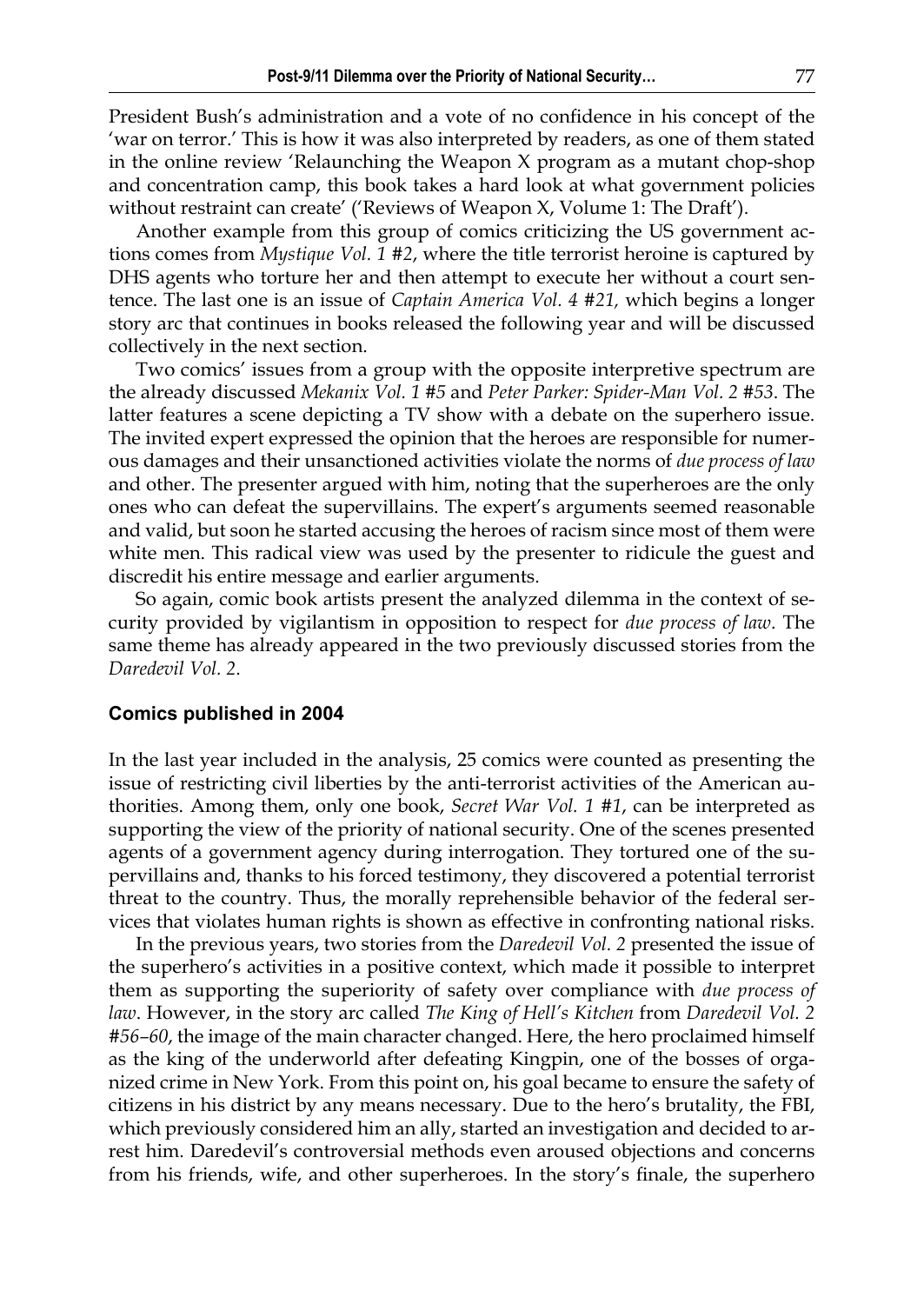realized his mistakes, gave up his new approach, and handed one of the Yakuza members over to the police to ensure that *due process of law* was properly followed.

This plot development suggests that the creators of the series have revised their views. Previously, they presented the protagonist in a positive light, justifying the violation of the *due process of law* and arguing that he ensure the safety of the city's inhabitants. In this story, by radicalizing his activities, they showed him in a negative context, as a man morally broken and fallen whose actions not only violated the law but also did not increase security in the city.

Next two examples from 2004 that showed the issues of violating the rights of individuals in the name of ensuring national security were presented in the context of the war against terrorism and were directly referring to the *Patriot Act* and the situation at the Guantanamo base in Cuba.

In the story called *Homeland* from *Captain America Vol. 4 #21-25*, the main character was asked by the American authorities to take part in a court tribunal over an American citizen, Shrin Ebadi, who was accused of terrorism and held in Cuba. Military authorities admitted that there were cases of mistreatment of detained Middle Easterners after 9/11 and that the public did not trust the government, nor the *Patriot Act*. The confirmation of this opinion appeared in the next scene that took place in one of the typical American eateries. During the breakfast, Captain America was listening to the radio news, where lawyers and the Nobel Peace Prize winner were protesting over Ebadi's arrest and the removal of his American citizenship. During the meal, one of the heroes' friends strongly criticized the authorities for the decision to withdraw the accused's citizenship before the trial and the formal proving of his guilt.



*Captain America Vol. 4 #22* (2004)

As the plot unfolds, the hero traveled to Guantanamo and discovered instances of psychological and physical abuse of prisoners held in the base. Outraged by such practices, he came into open conflict with the military managing the facility. In the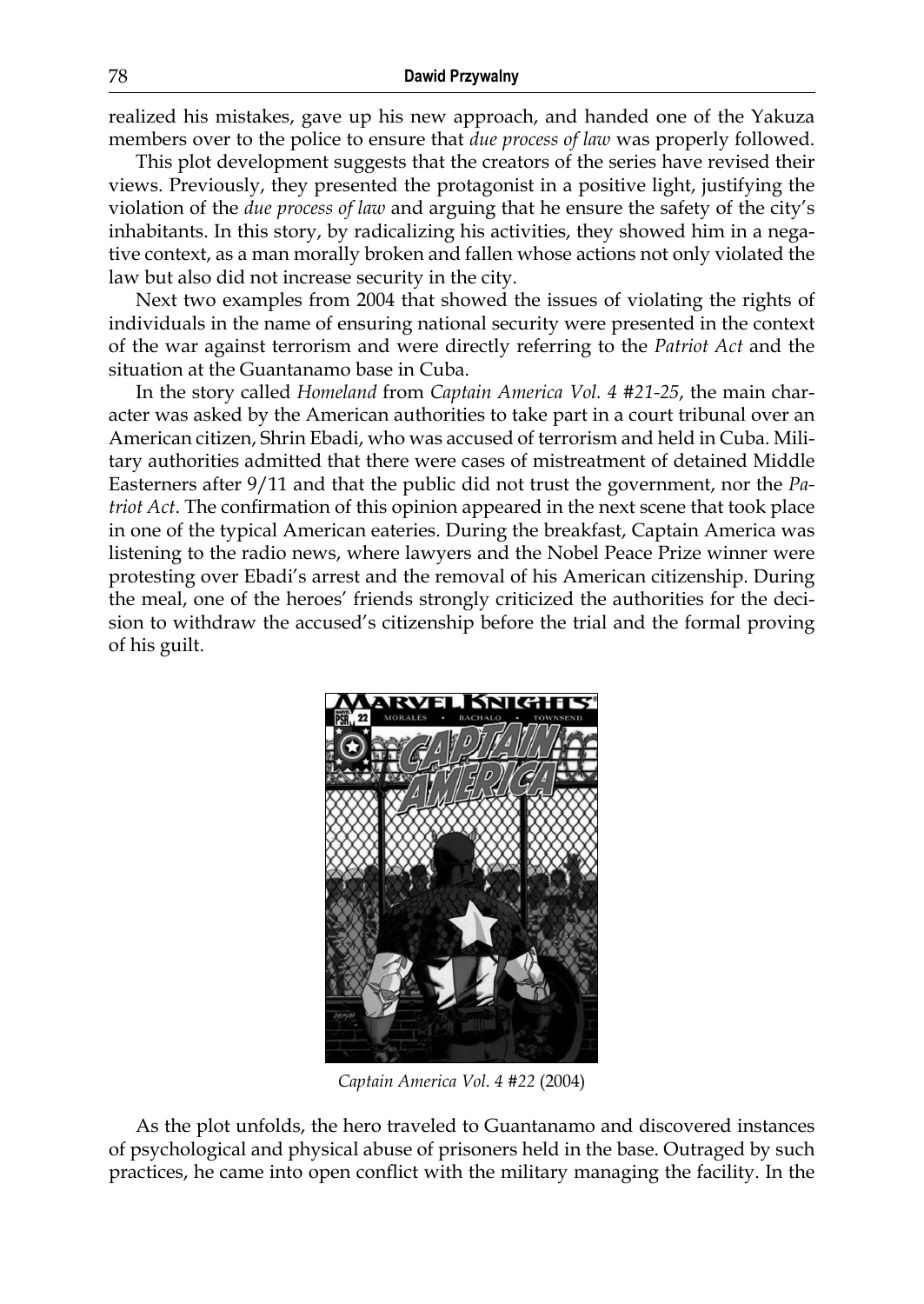finale of the story, Captain America managed to prove Ebadi's innocence and effect his release. An extremely intriguing subject is raised in the conversation between these two, when the former prisoner admitted that, like most American Muslims, he always voted for Republicans. Ebadi also emphasized that he considered himself an American and would fight to restore his citizenship. The ironic remark about the political preferences of the man accused of terrorism seems to be an additional indication of the intention to strengthen the criticism of President Bush's administration.

The second story from *Captain America and the Falcon Vol. 1 #1-7* and #*9* features a very similar theme of false accusations of terrorism. At the beginning of the book, Falcon broke into the Guantanamo base and freed a woman accused of terrorism. This made him a traitor pursued by the authorities. However, it soon became obvious that the freed woman was not a terrorist, but an American journalist who had evidence of illegal military activities. The navy, to prevent disclosure of their crimes, decided to accuse her of terrorism and lock her up at the Guantanamo base without formal prosecution.

With a mission to capture the superheroes and cover up the whole affair, a secret agent called Anti-Cap was send. He resembled Captain America by wearing an almost identical costume, but in different color shades. It turned out that Anit-Cap was a navy sailor and was subjected to similar experiments as the title hero. Mark D. White aptly points out that the confrontation between Captain America and his Navy counterpart is a clash of two different visions for the United States. The main hero symbolizes freedom, while the other represents security (White 116-117). Anti-Cap emphasizes this dichotomy himself when he says, *Security first, Captain. Stridently and preemptively… You are a product of America's hope. I am the sum of America's fear.*

It is important to point out that the opponent was portrayed as an unscrupulous villain who does not refrain from killing, and with time also proves to have mental problems. In the course of the plot, it is revealed that he suffered trauma at a young age when the girl he was in love with was killed in a terrorist attack in Oklahoma. The authors refer to the turbulent American past, by recalling formerterrorist threats, this time resulting from internal factors, and thus, showing the far-reaching effects of terrorism, which creates a self-sustaining mechanism of violence and hatred.

The analyzed conflict of values is manifested in this story as a physical clash between a virtuous hero and his immoral adversary. This is also how the readers themselves interpret these scenes. In his review, Shannon Appelcline perfectly summarizes the hidden message and political overtone of the book:

'What I find most amazing about this comic overall is how modern it feels. It's a post-9/11 comic, and even though it's just a few years past that date, Priest [the author] had already sussed out the growing gestalt of the America mindset: security over privacy, distrust over faith, injustice over lawfulness. This comic could have been written yesterday. It's still very relevant today.' (Appelcline)

Nickie D. Phillips and Staci Strobl, researchers who analyze Captain America, also agree with this point of view and interpretation: 'While historically Captain America exemplifies American values and national pride, more recently, at times, he has served as a counter-hegemonic response to a government that infringes on personal liberties in the age of the war on terror' (Phillips and Strobl 120).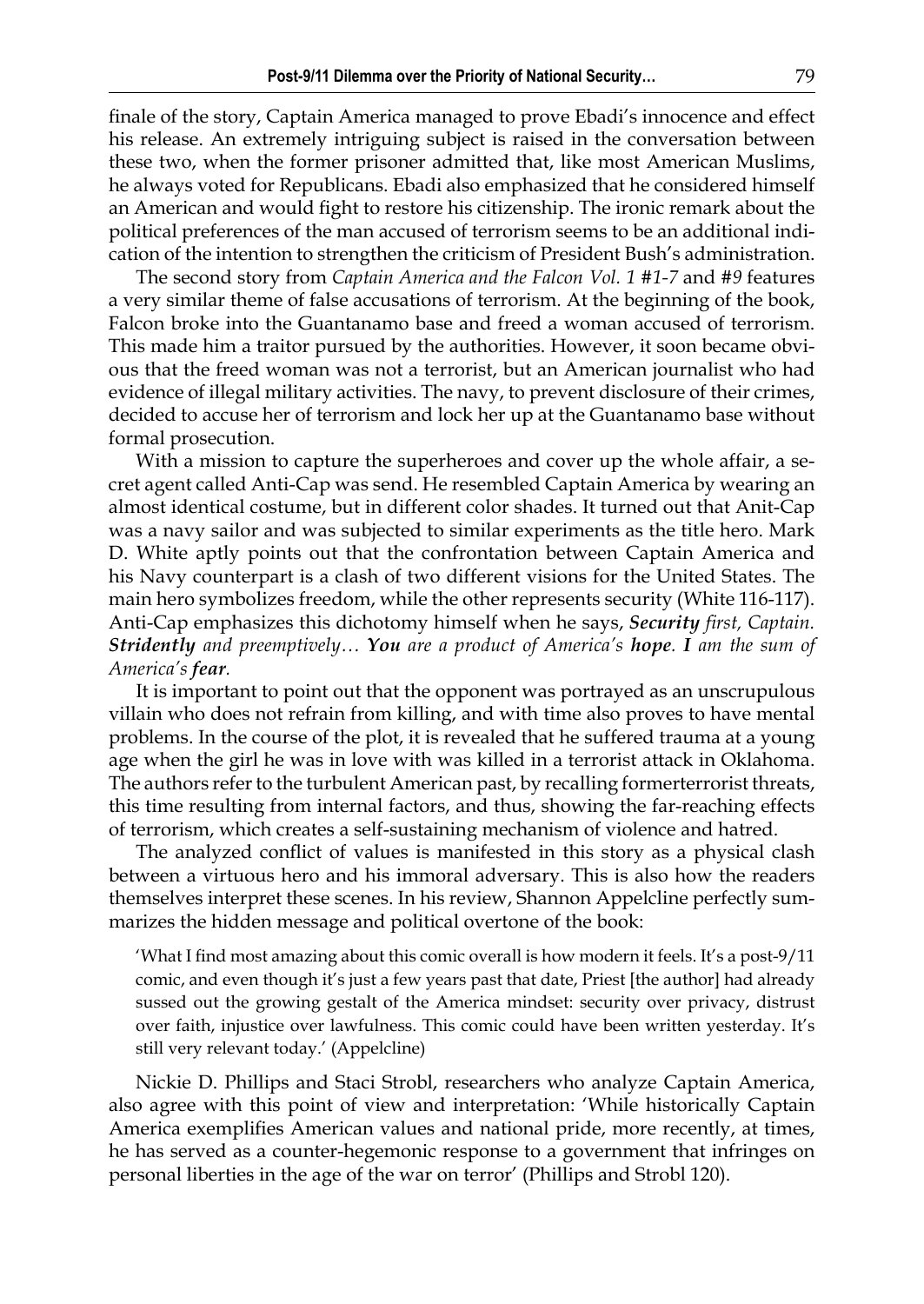Both of these Captain America comic's stories are critical to the idea of the war on terror and condemn the practices of the US government in the Guantanamo base. This military base was depicted in comic books as a facility where human rights are violated and where innocent people are held with no chance of a fair trial. In both comics, there were even US citizens wrongly accused of terrorism kept in the base. These plot elements further reinforce the criticism of a government that denies basic constitutional rights.<sup>9</sup>

Through such extreme examples of breaking the law, comic book artists try to strengthen their disapproval of the administration of President Bush and its activities at the US Guantanamo base. At that time, the issue of violating the rights of the accused of terrorism became one of the most important topics of social debate due to the Rasul v. Bush trial at the Supreme Court. It was precisely to determine the formal legal status of prisoners held at the US Guantanamo military base (McCoy et al. 188- 217). Therefore, both series can also be interpreted as the authors' strong support for the priority of respect for human rights and the preservation of civil liberties over the need to ensure security.

## **Quantitative Research Results**

Until 2001, the American public was not as concerned and firmly involved in the debate on restricting civil liberties for national security purposes as it was in the years following the 9/11 attacks. In the comics published before the September of 2001, other various important social issues were raised, such as racism and discrimination against ethnic and sexual minorities, violence in schools and the use of weapons in attacks by students, the problem of crime and drug addiction, violation of human rights by corporations or fear of advanced technology that would be used against humanity.

However, as Brannon and Costello aptly point out, this changed after the attacks. 'In recent years, treatments of political questions in comics have often been inspired by the attacks on the World Trade Center and the Pentagon on September 11, 2001, and the subsequent wars in Afghanistan and Iraq, as well as by domestic debates over civil rights' (Costello and Brannon 475). In the case of Marvel Comics, within the selected period of analysis, 88 issues have been identified as pertinent in the context of the discussed socio-political dilemma. A noticeable majority of comics can be interpreted as an expression of the position in favor of the priority of the respect for civil rights: **69.3%** (61 single issues) compared to **30.7%** (27 single issues) that indicated a higher importance of national security.

The most intriguing is the division of the ascribed categories in respect of the time of publication of the comics. From September 2001 till the end of the year, 12 comic books have been created in which the plots can be interpreted in the context of the

This concerns in particular a number of procedural rights, such as the right have the Assistance of Counsel for his defense; the right not to be deprived of life, liberty, or property, without due process of law; the right to a speedy and public trial; the right to be confronted with the witnesses against him; all which are derived from the  $5<sup>th</sup>$  and  $6<sup>th</sup>$  Amendments of the US Constitution.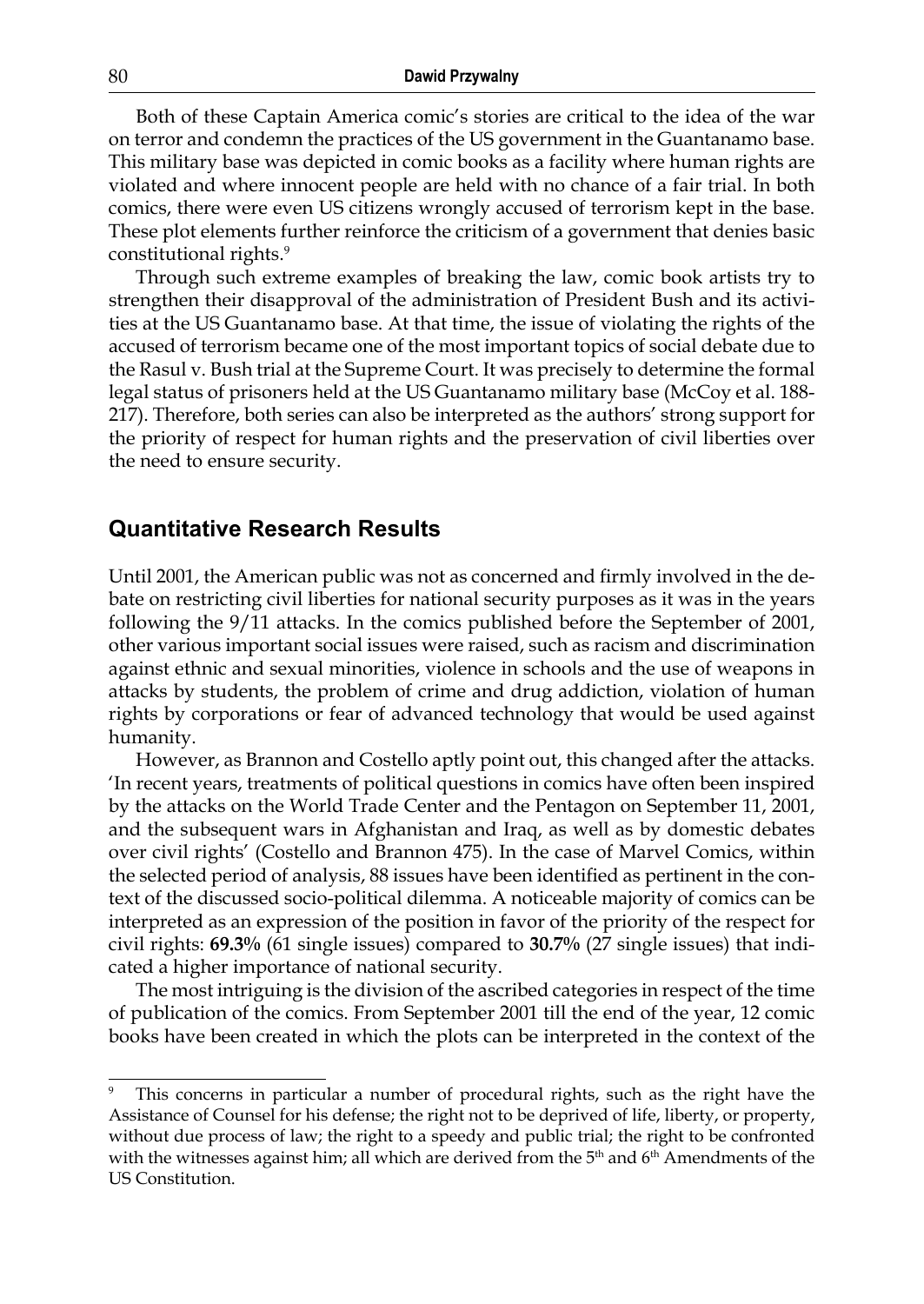analyzed dilemma. Seven of them were assigned to the 'national security' category, and 5 to the second classification called 'civil liberties.' In 2002, there were as many as 34 relevant comics, and the division was perfectly equal: 17 issues in each group.



Thus, of all 27 comics that were qualified as advocating the national security priority, the overwhelming majority (24 issues) was published by the end of 2002. It is important to point out this relationship because the period from the September attacks to the end of 2002 is also the time when the events of 9/11 had an overwhelming impact on the society, its mood, and political attitude. The fear of terrorism, which was consistently remaining high, was reflected in public support for the actions of the president's administration in the 'war on terrorism' (Bowman and Rugg 54).

Subsequently in 2003, when the American media together with the public opinion was engaged in the debate about the legitimacy and potential consequences of the intervention in Iraq, the comic books were dominated by plots depicting human rights abuses. Out of 17 comics that referred to the socio-political dilemma discussed, as many as 15 can be interpreted as advocating the priority of civil rights, even at the cost of increasing the threat to the nation. In the following year, out of 25 comic books qualified, only 1 seems to favor the higher importance of national security.

## **Summary of the Research Results**

The period selected for the analysis is predominated by comic-book plots that can be interpreted as negating the need to ensure security for citizens at the expense of losing constitutional liberties. In other words, civil rights are a more important value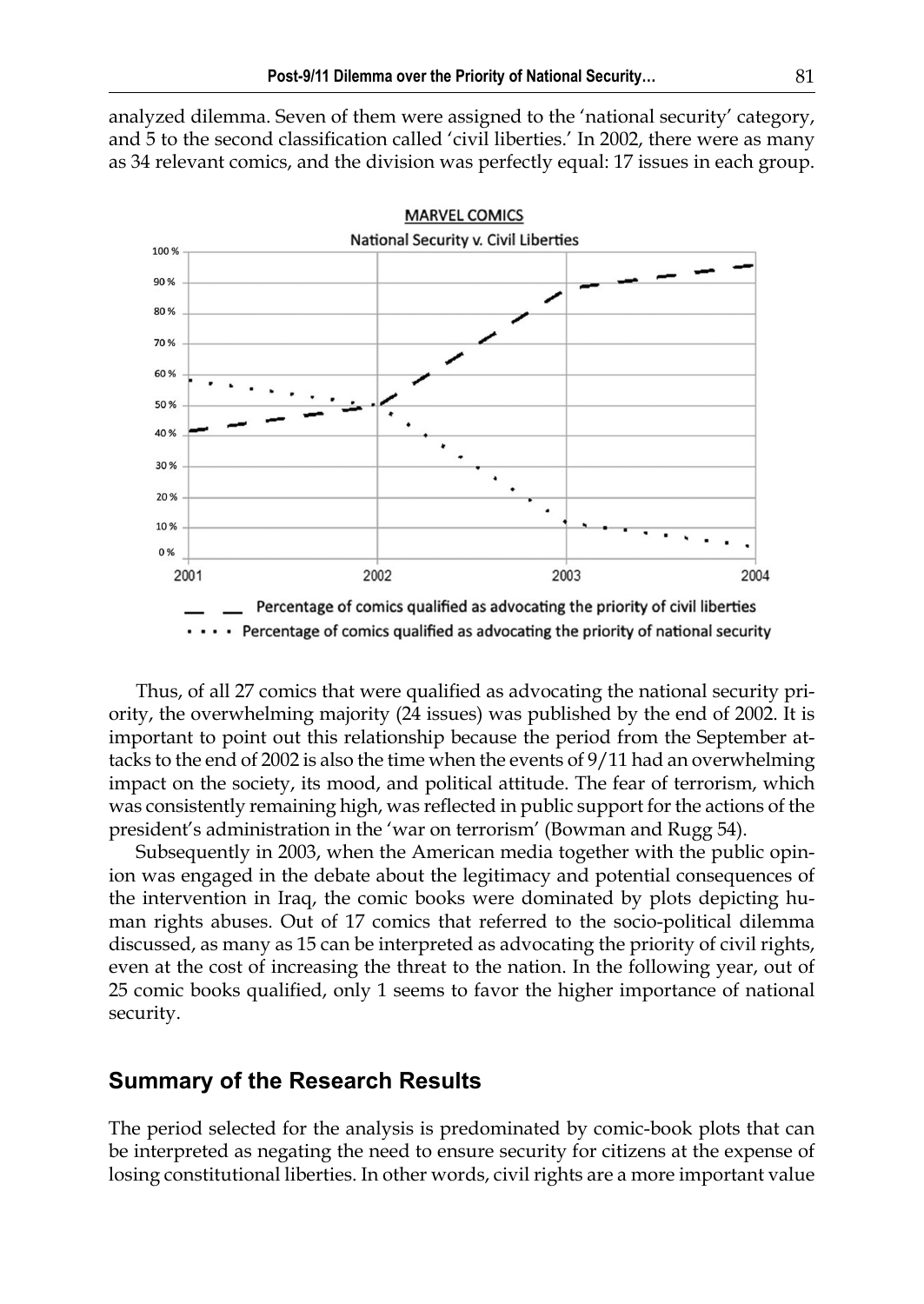than national security according to comic creators. These data also reflect a shift in social attitude towards the dilemma analyzed. Public opinion polls immediately after the attacks indicated that **61%** of respondents believed that some civil liberties should be sacrificed to guarantee higher security (as many as **75%** in a different poll). This percentage decreased to **33%** in 2009 (52% in a different poll) (Bowman and Rugg 190). The flip in comics proportions is reflecting the changing nation's approach to this socio-political issue and may also indicate a reorientation of the optics of comic books artists. The creators themselves, being part of the American society, changed their views, and seeing a similar shift in social and political perspective, reflected it in their works.

 The results of the analysis, especially of the series *Daredevil Vol. 2* and the attitude of the title character, also lead to the same conclusions regarding the revision of the views of the authors during this period. The comic book plots from 2001 and 2002 can be interpreted as supporting the priority of security issues, while the story from 2004 seems to suggest that the artists emphasized the priority of civil liberties. The first two stories presented the issue of Daredevil's activities in a positive context, which allows for decoding them as the support for the superiority of the need to fight crime over the observance of *due process of law*. In the third comic book story, however, the superhero is shown as a character who has had a nervous breakdown and begins to make morally questionable decisions. In the finale of this story, Daredevil realizes his mistakes, stops using new methods, and even makes efforts to ensure proper compliance of the *due process of law*.

Within the comic books that could be viewed as statements for the supremacy of civil liberties, there is also a clear criticism of President Bush's administration policies, his concept of 'war on terror', and even accusations of human rights violations. The two stories with Captain America, in particular, are the clearest examples of an almost direct expression of the political critique. Both introduced, in the context of the war on terror, the issue of violating the rights of individuals in the name of ensuring the public security. The comics directly referred to the *Patriot Act* and the situation in the Guantanamo base in Cuba, as well as containing the theme of abusing the new law. It was even shown that new regulations were used to make a false accusation of terrorism against innocent US citizens in order to cover up the corruption and crimes committed by the US military.

The exceptional judgment of the actions of the American government was, however, presented in the comics about the military program *Weapon X*. Due to the cases of individual mutants becoming terrorists, the entire community began to be treated as a threat to national security. The fictional administration of president Bush decided to start a policy called 'war on mutants.' The US government-sanctioned *Weapon X* program has involved committing numerous crimes, acts of terrorism, and even crimes against humanity in the form of concentration camps for mutant American citizens.

The implication of these comics is undimmed disapproval of the illegal and immoral actions of the state, which are legitimized with the arguments of a threat to national security. They are also an expression of the highest condemnation for the distortion of power in the name of safety. Additionally, the issue of identifying all mutants with terrorists and restricting their rights can be interpreted as a metaphorical reflection of discrimination against American Muslims after the events of 9/11.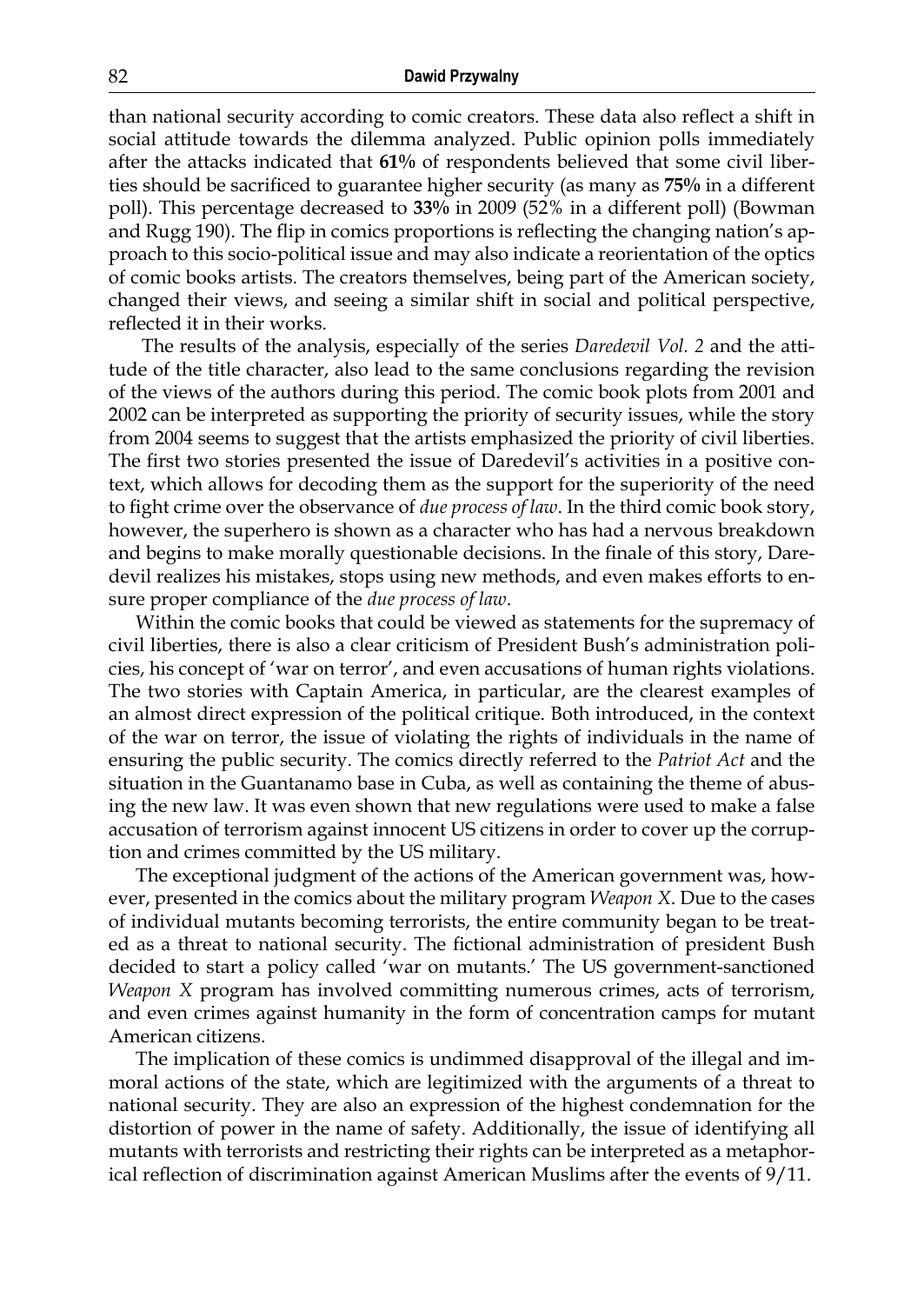Finally, it is worth mentioning that the debate of prioritizing security issues over ensuring the observance of civil liberties continued in the following years, which, however, goes beyond the scope of the analysis of this article. Without an in-depth and comprehensive research, it is impossible to say whether comic book authors' tendency to criticize state anti-terrorist activities that violate the rights of individuals has persisted. However, it is justifiable to bring up the most famous Marvel Comics crossover-events called *Civil War* (2006-2007) and the accompanying numerous miniseries or special issues that are interpreted as a direct reference to the *Patriot Act* and the issues of surveillance of American citizens by state structures. The division of Americans because of differences in the political assessment of these events was shown as the split in the superhero community that led to their physical confrontation.

In these comics, President Bush's administration was enforcing a new law in the form of the Superhuman Registration Act, which mandated all superheroes to disclose their identities and forcibly became federal agents acting on the orders of the government. This caused civil disobedience among some heroes. The rebels were led by Captain America himself, who believed that the American authorities violated the constitution and the rights of citizens. His opponent was Iron Man, who at that time also served as Secretary of Defense in President Bush's administration.

Although both sides presented rational arguments, the sympathy of most readers was expressed towards the attitude of Steve Rogers, and against Tony Stark. In addition, subsequent books have shown the negative consequences of introducing the new law that had the effect of terrorists and supervillains gaining access to sensitive data.

As Max Erdemandi rightly points out: 'Both the real-time events surrounding 9/11 and the fictional events in Marvel's Civil War situate the dilemma the nation faces within the debate over the role of freedom and security' (Erdemandi 223). A similar interpretation is made by Roz Kaveney, who additionally emphasizes the political significance of the comic book story and the criticism of Bush's presidency made by the artist: '*Civil War,* by contrast, is a detailed, nuanced and complex take on the assault on civil liberties under the presidency of George W. Bush and the War on Terror' (Kaveney 185).

#### **Research Conclusions**

In the period selected for the analysis (2001-2004), comic book creators from Marvel Comics criticized the policies pursued by President Bush's administration, as well as manifesting strong disapproval of the *war on terror* or for the new laws as the *Patriot Act*.

The analysis showed a significant prevalence of the comics whose interpretation allowed to classify them as supporting the priority of respecting human rights and the preservation of civil liberties over the need to ensure security (**69.3%**).

The proportions of the comic books in successive years reflect the shifting of social attitudes in respect of the dilemma analyzed and may also indicate a reorientation of the artists' optics towards this socio-political issue. In **2001**, the prevailing plots could be interpreted as indicating the priority of national security (**58.3%**). As early as **2002**, the proportions got perfectly equal (**50%** each). Furthermore, in **2003**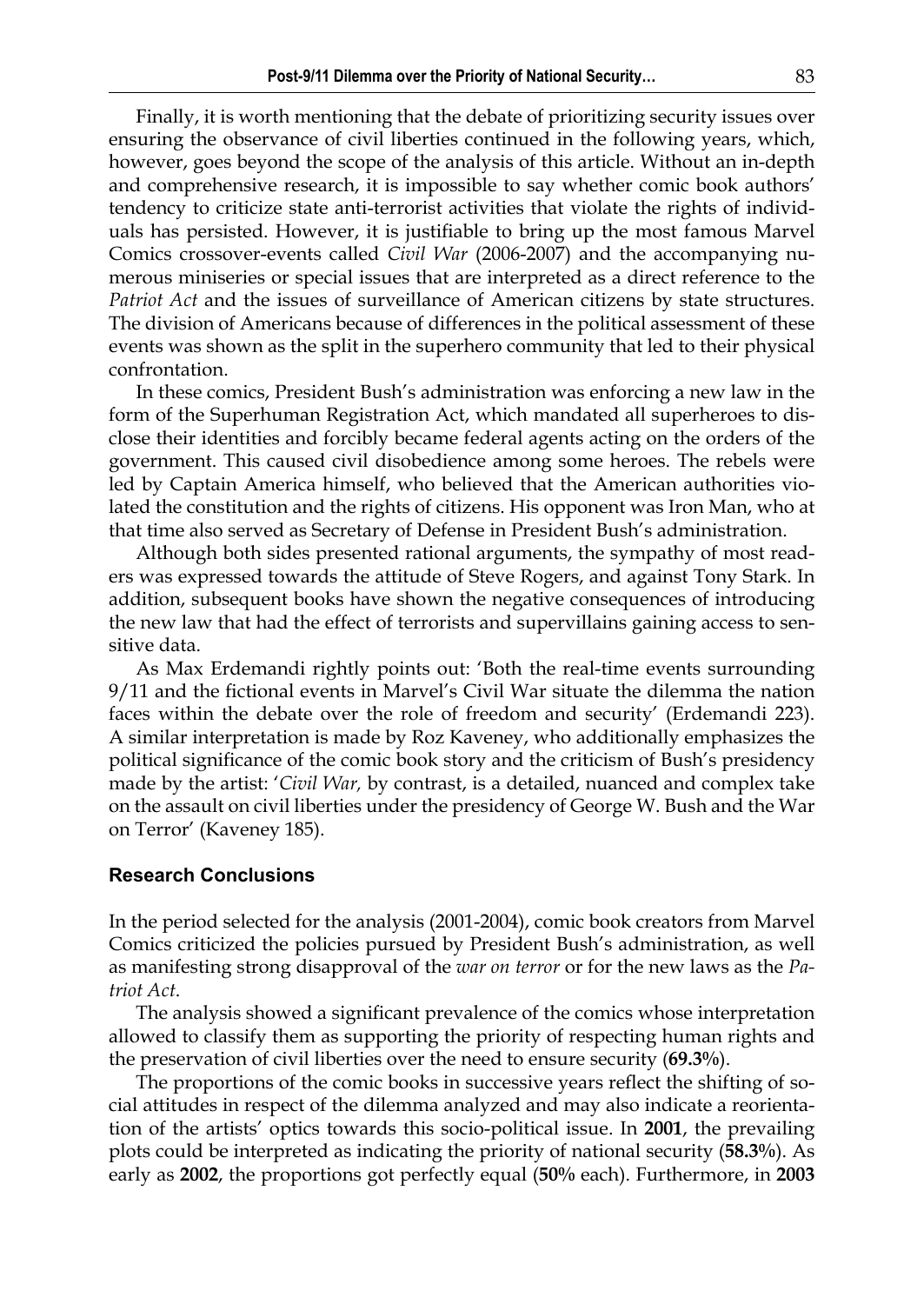(**88.2%**) and **2004** (**96%**), comics which can be interpreted as strongly in favor of the superiority of civil liberties have been in an overwhelming majority.

| <b>By Year</b>                                              | 2001 (from<br>September) | 2002   | 2003          | 2004   | Jointly |
|-------------------------------------------------------------|--------------------------|--------|---------------|--------|---------|
| Number of comics analyzed<br>in the year                    | 160                      | 458    | 434           | 560    | 1612    |
| The total number of comics<br>qualified for the analysis    | 12                       | 34     | 17            | 25     | 88      |
| Number of comics categorized<br>as pro-civil liberties      | 5                        | 17     | 15            | 24     | 61      |
| Percentage of comics classified<br>as pro-civil liberties   | 41,70%                   | 50,00% | 88,20%        | 96,00% | 69,30%  |
| Number of comics categorized<br>as pro-national security    | 7                        | 17     | $\mathcal{P}$ | 1      | 27      |
| Percentage of comics classified<br>as pro-national security | 58,30%                   | 50,00% | 11,80%        | 4,00%  | 30,70%  |

**Table:** National Security or Civil Liberties in Marvel Comics

## **References**

- Appelcline, Shannon. "Reviews: Captain America and the Falcon, Volume 1: Two Americas by Christopher J. Priest". *Goodreads.com*, February 2, 2016, www.goodreads.com/book/ show/913059.Captain\_America\_and\_the\_Falcon\_Volume\_1.
- Bayoumi, Moustafa. *This Muslim American Life: Dispatches from the War on Terror*. New York, NY: New York University Press, 2015.
- Bowman, Karlyn, and Andrew Rugg. "Attitudes towards the War on Terror and the War in Afghanistan: A Ten-Year Review". *American Enterprise Institute – AEI*, August 28, 2019, [www.aei.org/research-products/report/attitudes-towards-the-war-on-terror-and-the](http://www.aei.org/research-products/report/attitudes-towards-the-war-on-terror-and-the-war-in-afghanistan-a-ten-year-review)[war-in-afghanistan-a-ten-year-review.](http://www.aei.org/research-products/report/attitudes-towards-the-war-on-terror-and-the-war-in-afghanistan-a-ten-year-review)
- Costello, Brannon. "Politics and Politicians". *Encyclopedia of Comic Books and Graphic Novels*, edited by M. Keith Booker, Westport, Connecticut: Greenwood Press, 2010.
- Cybal-Michalska, Agnieszka, and Paulina Wierzba. *Dyskursy Kultury Popularnej w Społeczeństwie Współczesnym*. Oficyna Wydawnicza "Impuls", 2012.
- Duncan, Randy, et al. *The Power of Comics: History, Form, and Culture*. 2nd ed., London, UK: Bloomsbury Academic, 2015.
- Eco, Umberto, et al. *Interpretation and Overinterpretation*. Cambridge, UK: Cambridge University Press, 1992.
- Erdemandi, Max. "Marvel Comics' Civil War: An Allegory of September 11 in an American Civil War Framework". *Traces – UNC-Chapel Hill Journal of History*, vol. 2, 2013, pp. 213-224.
- Hajjar, Lisa. "American Torture: The Price Paid, the Lessons Learned". *Middle East Report*, no. 251, Middle East Research and Information Project, Inc. (MERIP), 2009, pp. 14-19.
- Kaveney, Roz. *Superheroes!: Capes and Crusaders in Comics and Films*. I.B. Tauris, 2007, [https://](https://doi.org/10.5040/9780755696635) [doi.org/10.5040/9780755696635](https://doi.org/10.5040/9780755696635).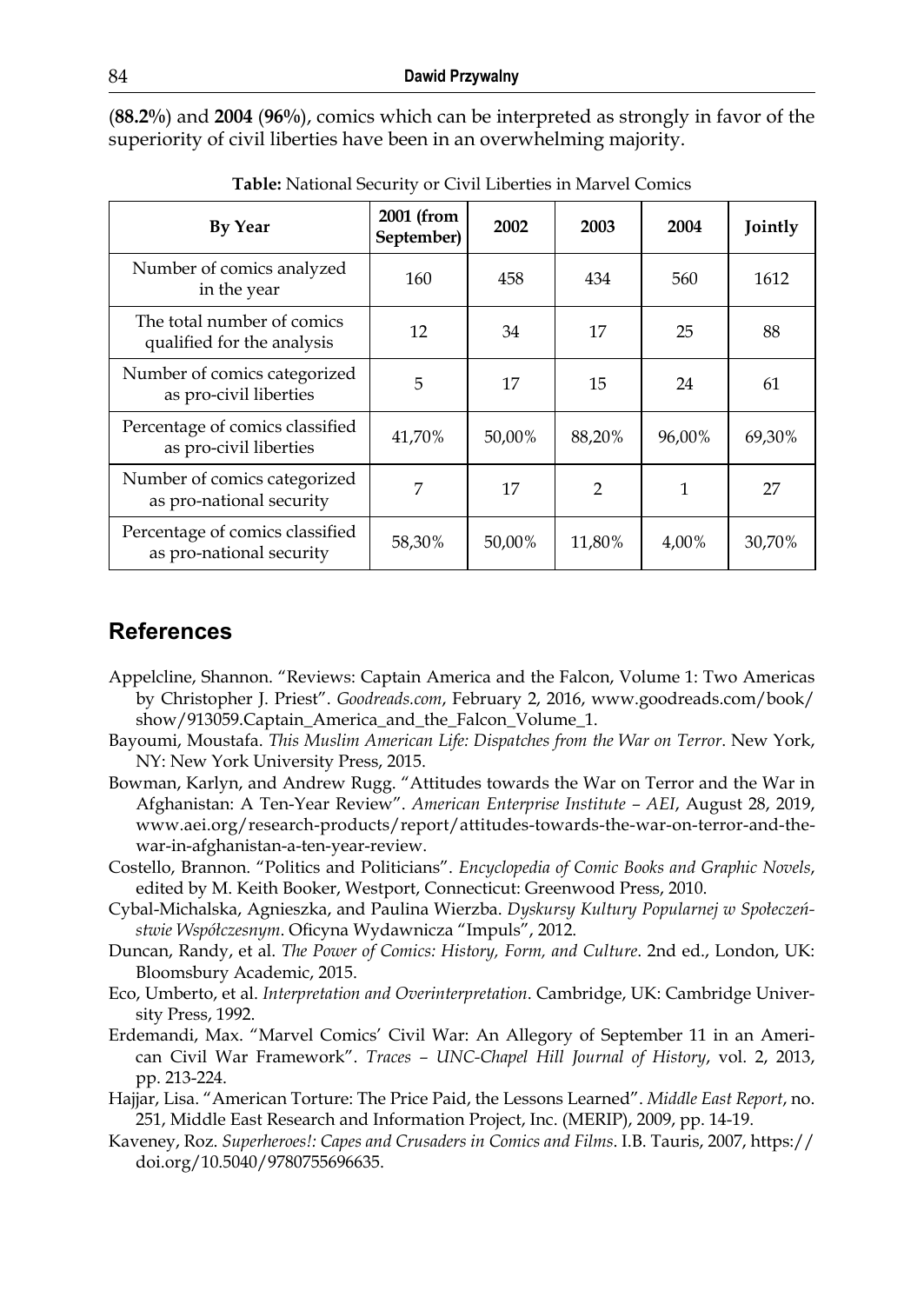- Laidler, Paweł. *Sąd Najwyższy Stanów Zjednoczonych Ameryki. Od prawa do polityki*, Kraków: Wydawnictwo Uniwersytetu Jagiellońskiego, 2011.
- Lichański, Jakub Z., "Badania literatury popularnej. Tezy." Literatura i Kultura Popularna. Bada*nia i Metody*, edited by Anna Gemra and Adam Mazurkiewicz, Wrocław: Pracownia Literatury i Kultury Popularnej oraz Nowych Mediów, 2014.
- Liedel, Krzysztof, and Paulina Piasecka. *Zagrożenia terrorystyczne. Poradnik*. Kraków: Nowa Era, 2013.
- Magnussen, Anne, et al. *Comics and Power: Representing and Questioning Culture, Subjects, and Communities*. Unabridged edition, Cambridge: Cambridge Scholars Publishing, 2015.
- Margulies, Joseph. *What Changed When Everything Changed: 9/11 and the Making of National Identity*. New Haven, Connecticut: Yale University Press, 2013.
- McCoy, Alfred et al. *Torture and Impunity: The U.S. Doctrine of Coercive Interrogation*. Madison, Wisconsin: University Press Audiobooks, 2014.
- Napolitano, Janet, and Caitlin Davies. *How Safe Are We?: Homeland Security Since 9/11*. New York: Blackstone Audio, 2019.
- Pankowski, Rafał. *Rasizm a kultura popularna*. Warszawa: Trio, 2006.
- Phillips, Nickie, and Staci Strobl. *Comic Book Crime: Truth*, Justice, and the American Way (Alter*native Criminology*, 4). New York, NY: New York University Press, 2013.
- Przybylski, Ryszard K. *O tym jak Leopold Tyrmand wałęsał się w świecie kultury popularnej*. Poznań: Poznańskie Studia Polonistyczne, 1998.
- "Reviews of Weapon X, Volume 1: The Draft." *Goodreads*, June 30, 2011, www.goodreads. com/book/show/1259924.
- Scott, Cord. *Comics and Conflict: Patriotism and Propaganda from WWII through Operation Iraqi Freedom*. Annapolis, MD: Naval Institute Press, 2014.
- Smith, Susan L. "Mustard Gas and American Race-Based Human Experimentation in World War II". *Journal of Law, Medicine & Ethics*, vol. 36, no. 3, 2008, pp. 517-521, [https://doi.](https://doi.org/10.1111/j.1748-720X.2008.299.x) [org/10.1111/j.1748-720X.2008.299.x](https://doi.org/10.1111/j.1748-720X.2008.299.x).
- White, Mark. *The Virtues of Captain America: Modern-Day Lessons on Character from a World War II Superhero*. 1st ed., New York, NY: Wiley-Blackwell, 2014, [https://doi.org/10.](https://doi.org/10.1002/9781118619353) [1002/9781118619353.](https://doi.org/10.1002/9781118619353)

#### **Analyzed comics**

- *Avengers Vol. 3.* By Geoff Johns, illustrated by Andy Lanning, Chris Sotomayor, Richard Starkings, and Albert Deschesne, No. #70, Marvel Comics, 2003.
- *Avengers Vol. 3.* By Kurt Busiek, illustrated by Kieron Dwyer, Rick Remender, Patrick Zircher, Scott Koblish, Tom Smith, Richard Starkings, and Albert Deschesne, No. #48 and #55, Marvel Comics, 2002.
- *Black Panther Vol. 3.* By Christopher Priest, illustrated by Sal Velluto, Bob Almond, Jennifer Schellinger and Paul Tutrone, No. #48-49, Marvel Comics, 2002.
- *Brotherhood Vol 1*. By Writer X (not-confirmed pseudonym of Howard Mackie), illustrated by Essad Ribic, Kent Williams, Jon Babcock, Brian Haberlin, Klaus Janson John Sanisci, Igor Kordey, Jeromy Cox and Avalon Studios, No. #1-3, Marvel Comics, 2001.
- *Captain America and the Falcon Vol. 1.* By Christopher Priest, illustrated by Bart Sears, Joe Bennett, Jack Jadson, Transparency Digital, Rob Hunter, Michael Atiyeh, and Dave Sharpe, No. #1-7 and #9, Marvel Comics, 2004 and 2005.
- *Captain America Vol. 4*. By Robert Morales, illustrated by Chris Bachalo, Tim Townsend, Aaron Sowd, Wayne Faucher, Al Vey, Randy Gentile, and Randy Gentile, No. #21-25, Marvel Comics, 2004.
- *Chamber Vol. 1.* By Brian K. Vaughan, illustrated by Lee Ferguson, Norm Rapmund, Jose Villarrubia, and Dave Sharpe, No. #1-4, Marvel Comics, 2002-2003.